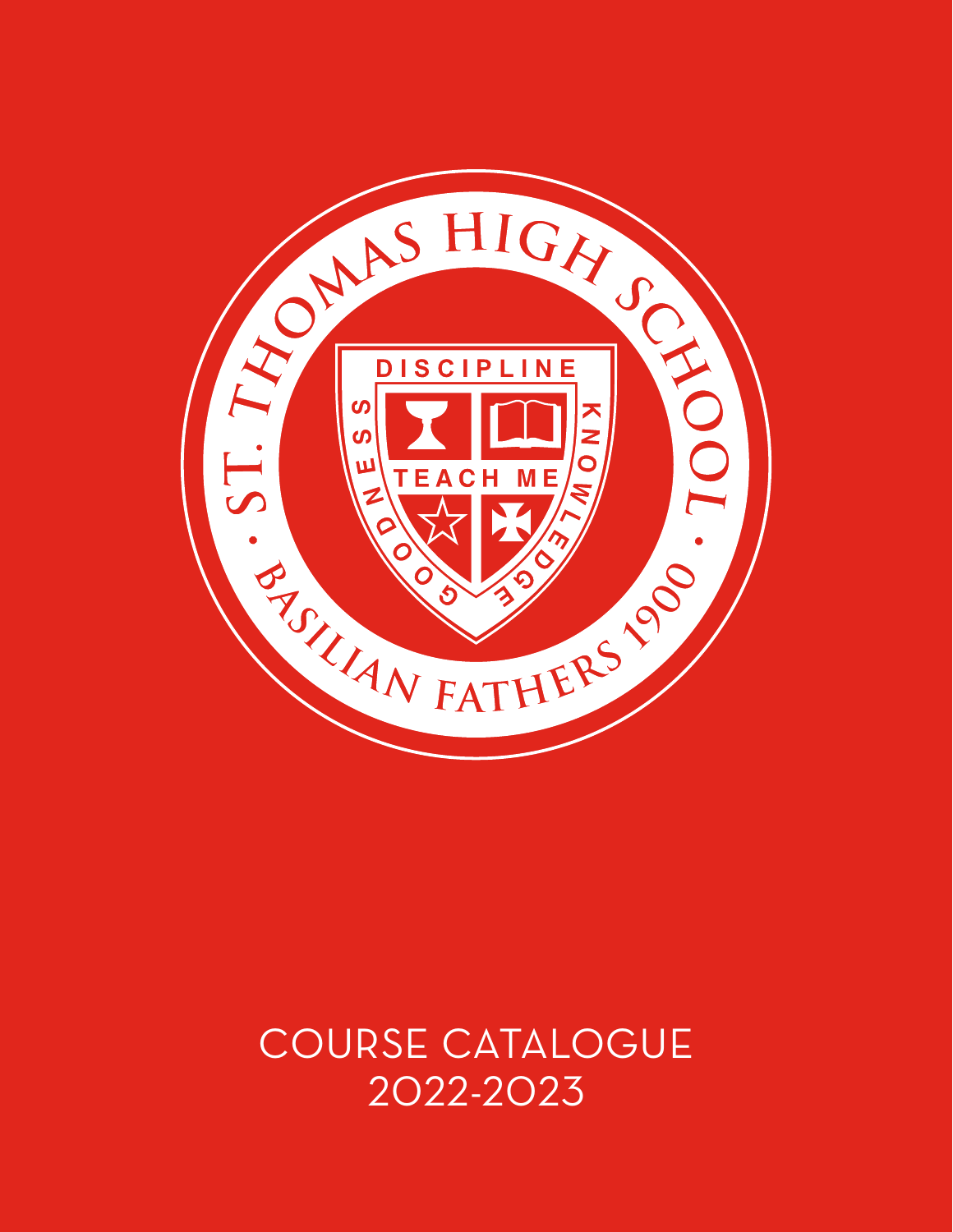

November 11, 2021

Dear Student,

This course catalogue is for your use as you begin to plan your academic career at St. Thomas High School. It includes descriptions of all courses offered with their pre**-**requisites. Many of these courses are required as part of our excellent college preparatory program, while others are electives that may be chosen as areas of particular interest to you.

This curriculum is designed to prepare you to succeed in college and to deal successfully with the challenges of life in our ever-changing society. All that is needed is your commitment and dedicated effort to make the most of the opportunities available to you here at St. Thomas.

Sincerely,

mt Creaco

Mary Criaco Assistant Principal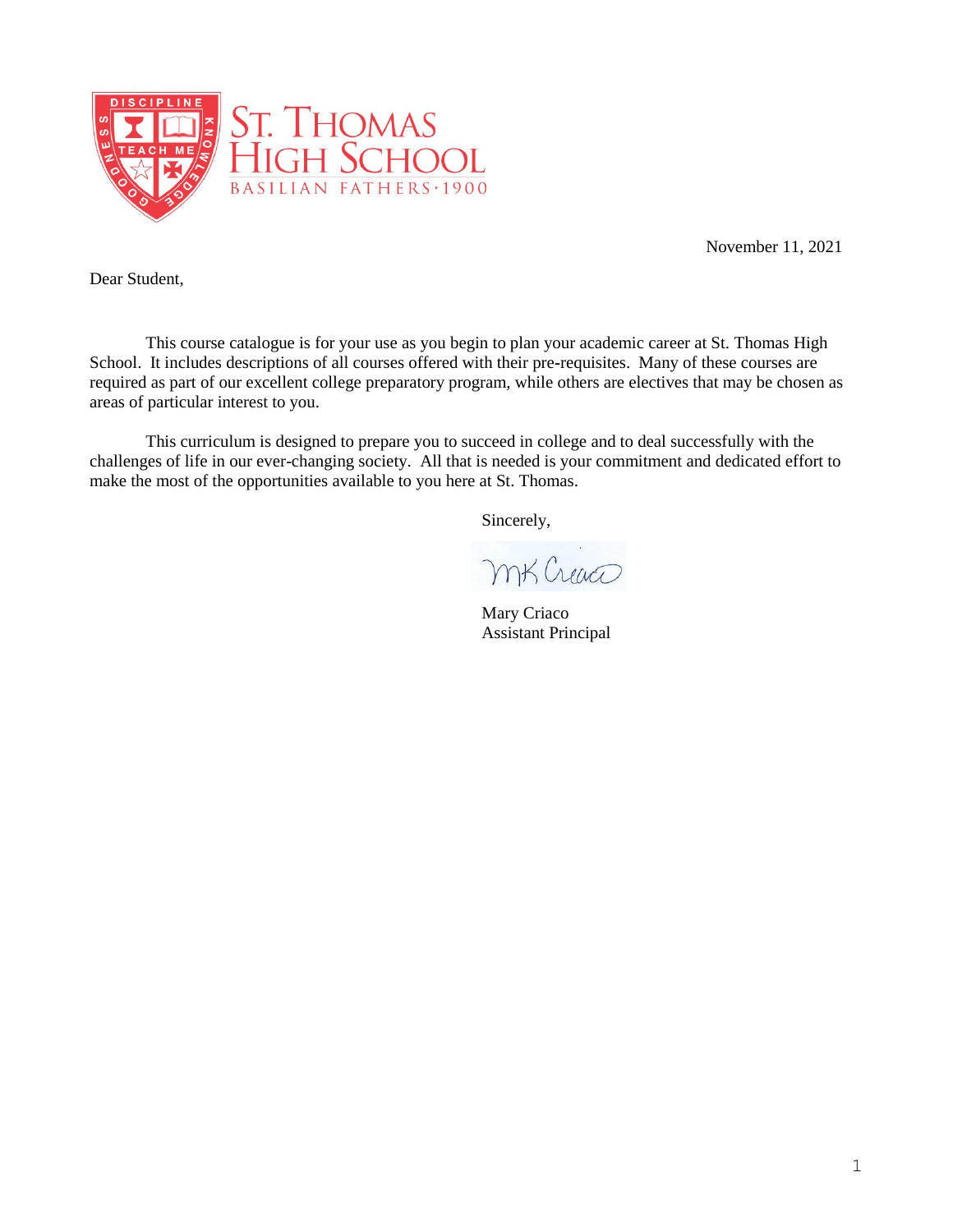### **GRADUATION REQUIREMENTS**

#### **All students must complete 28 credits for graduation:**

| Theology                        | 4 credits (required for all students) |  |
|---------------------------------|---------------------------------------|--|
| <b>Mathematics</b><br>4 credits |                                       |  |
| English                         | 4 credits                             |  |
| <b>Social Studies</b>           | 4 credits                             |  |
| Science                         | 4 credits                             |  |
| <b>Physical Education</b>       | 1 credit                              |  |
| Health                          | $\frac{1}{2}$ credit                  |  |
| Foreign Language                | 2 credits                             |  |
| Technology                      | 1 credit                              |  |
| Speech                          | $\frac{1}{2}$ credit                  |  |
| Fine Arts                       | 1 credit                              |  |
| Electives                       | $2$ (minimum)                         |  |
| Total                           | 28 credits                            |  |

Students may not take more than 1.5 credits of P.E. toward their graduation requirements. One-half credit of P.E. may be earned if the student plays a Varsity sport for two years or Letters as a Junior.

### **COURSE OF STUDY DIRECTIVES FOR FRESHMEN**

#### **GENERAL PRE-REQUISITES**

- 1. All students are required to take core subjects, Health, one elective course (Fine Arts, P.E or Speech). Students enrolled in Marching Band will be exempt from P.E.
- 2. Summer school may be required in Language Arts, Reading and/or Pre-Algebra.
- 3. Students must take at least two years of foreign language.

### **9TH GRADE CURRICULUM. STUDENTS MUST TAKE ONE COURSE FROM EACH SECTION.**

Theology I

English 9 English I Advanced English I

World Geography and Culture Advanced World Geography and Culture

Algebra I Advanced Algebra 1 Advanced Geometry Advanced Algebra 2 Biology Advanced Biology

Spanish I Advanced Spanish I French I Advanced Latin I Advanced Mandarin I

Health

Fine Arts, Speech, PE, or Comp Applications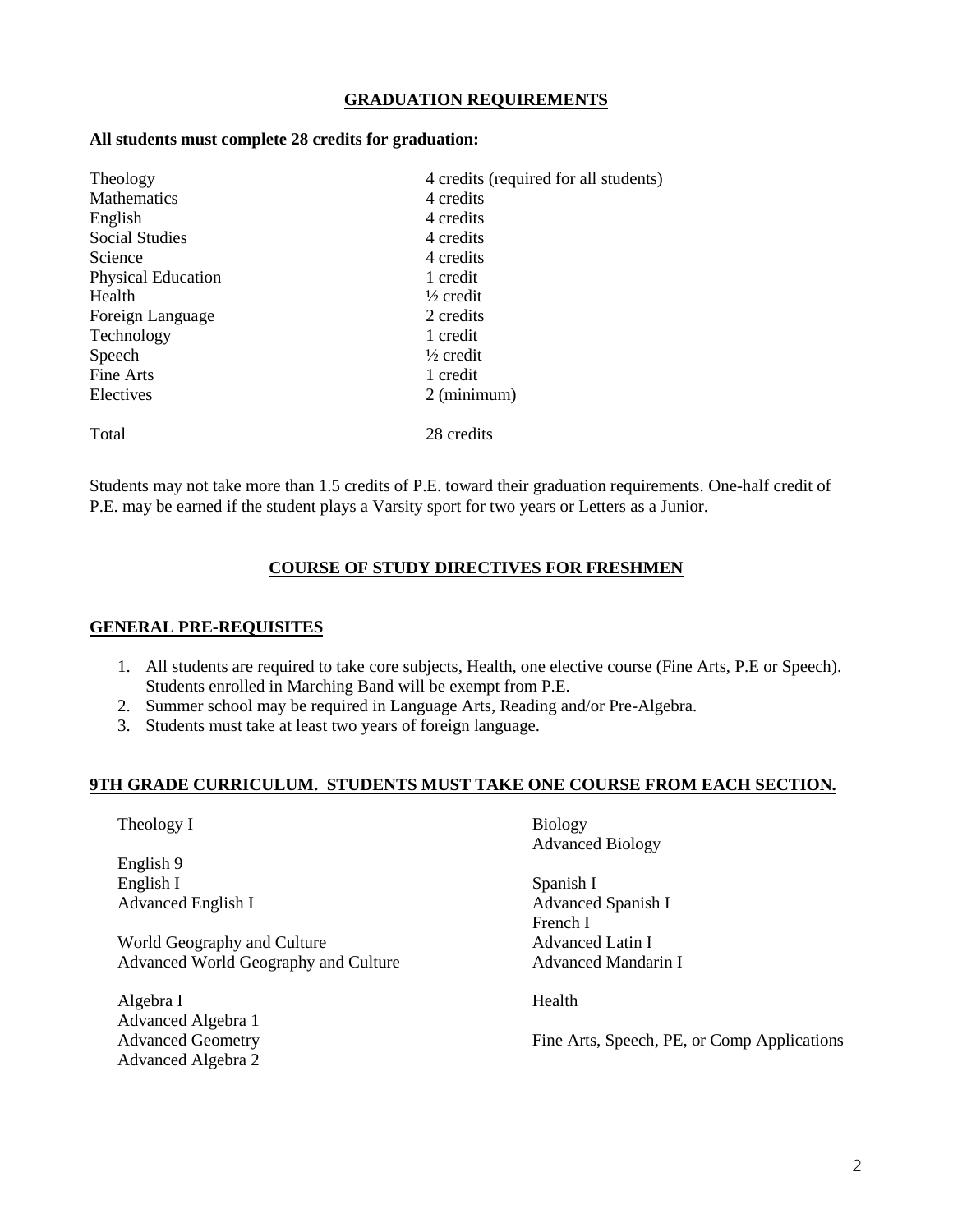### **COURSE OF STUDY FOR UPPER CLASSMEN**

#### **Sophomore**

Theology English World History Math Language Science

Select ½ credit worth of additional courses:

P.E. Speech Fine Arts Technology

Minimum of 14 credits needed to be promoted to junior year.

#### **Junior**

Theology English United States History Math Science

Select 2 credits worth of additional courses:

Language (1 credit) P.E. (½ credit) Technology Fine Arts Other Electives

Minimum of 21 credits needed to be promoted to senior year.

### **Senior**

Theology English Economics/Government Math Science

Select 2 credits worth of additional courses:

Language (1 credit) **Technology** Fine Arts Other electives

Note:

- 1. Student may not repeat subjects at St. Thomas during the regular school year. Failures in required courses must be made up in Summer School.
- 2. Fees:
	- Advanced Placement classes have a test fee of \$96.00 each.
	- Robotics class has a fee of \$100.00.
	- Comprehensive Weight Lifting has a fee of \$150.00.
	- Dual Credit classes through the University of St. Thomas have a fee of \$375.00 paid directly to the university.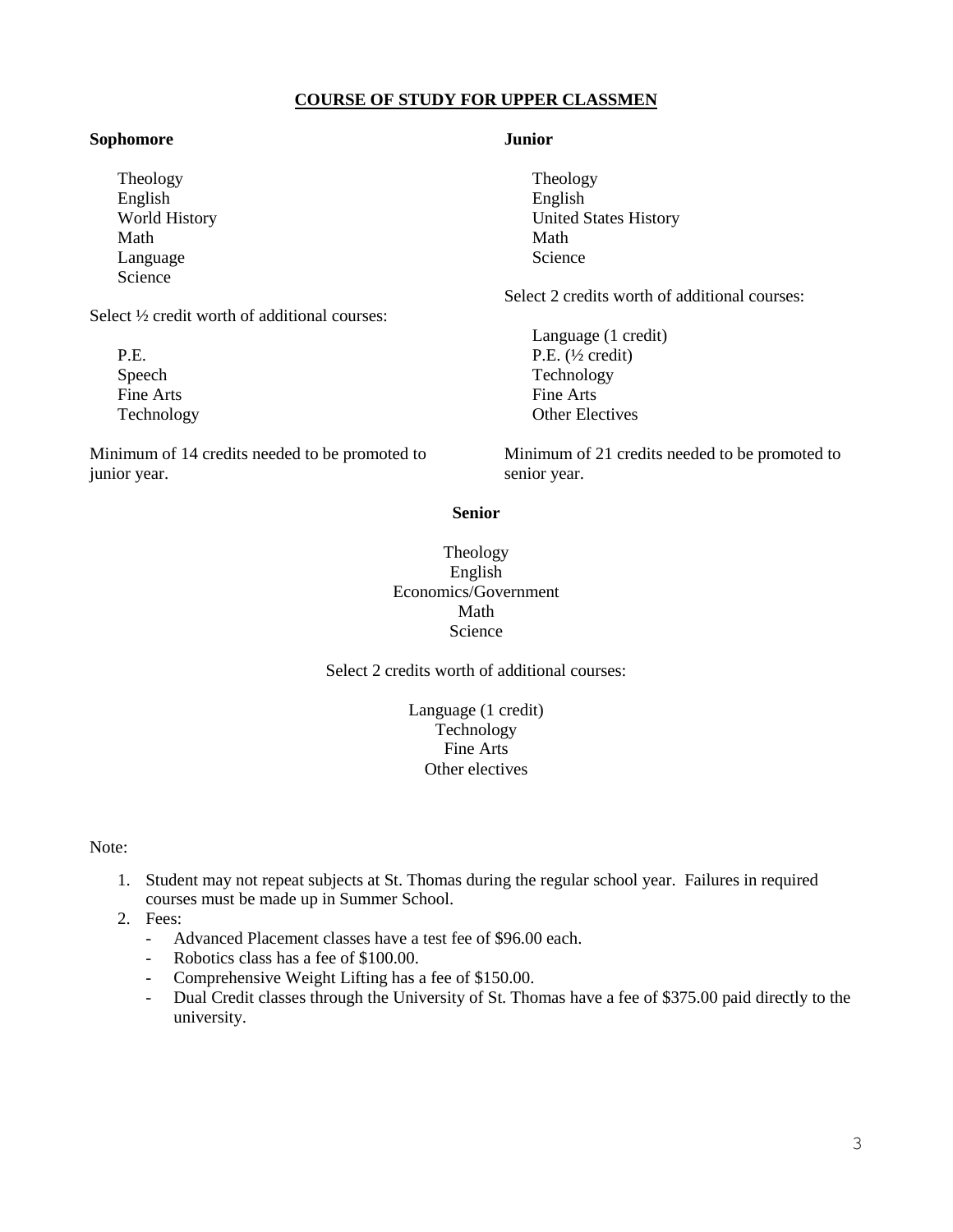### **Academic Information**

- 1. The student course load is seven subjects and no more than one study hall per semester.
- 2. To be eligible for advanced courses, a student must meet established criteria and be approved by of the department dean and counselor.
- 3. Student schedules are not created or changed based upon requests for specific teachers or specific semesters.
- 4. Students may not repeat subjects at St. Thomas. Seniors who fail a required course in the fall semester must make it up in night school during the spring semester.
- 5. Underclassmen are not permitted to repeat a failed course during the fall/spring semesters. It must be taken in summer school.
- 6. No credit will be recognized for courses taken during the summer at another school unless they have been previously approved by the Assistant Principal. Only credit recovery courses will be considered for approval.

### **STH GPA Scale:**

| Grade        | Percentage |     | <b>GPA Regular GPA Weighted</b> |
|--------------|------------|-----|---------------------------------|
| A            | $93 - 100$ | 4.0 | 5.0                             |
| $A-$         | $90 - 92$  | 4.0 | 5.0                             |
| $B+$         | $87 - 89$  | 3.3 | 4.3                             |
| B            | $83 - 86$  | 3.0 | 4.0                             |
| $B-$         | $80 - 82$  | 3.0 | 4.0                             |
| $C+$         | 79         | 2.3 | 3.3                             |
| $\mathbf C$  | $77 - 78$  | 2.0 | 3.0                             |
| $C-$         | $75 - 76$  | 2.0 | 3.0                             |
| $D+$         | 74         | 1.3 | 2.3                             |
| D            | $71 - 73$  | 1.0 | 2.0                             |
| $D-$         | 70         | 1.0 | 2.0                             |
| $\mathbf{F}$ | $0 - 69$   | 0   | 0                               |

### **Failures and Summer School Credit Recovery**

A student who fails to earn credit for a required course must acquire the credit in St. Thomas' summer school credit recovery program or in another approved summer school in order to return to St. Thomas the following year. The only exception to this is in full-year courses in math and languages other than English in which what is learned second semester builds itself on what is learned first semester. In this case, the first semester failing grade will be raised to a passing grade if the student earns a second semester average of C- or better. (Exceptions: Calculus or Pre-Calculus.)

Credit recovery courses taken with approval will become part of the school record and will be used in the computation of the cumulative grade point average. Students who fail a course are required to take credit recovery. Students earning less than a C- in a core course may have the option of taking the course again in the summer. Both the original course and the credit recovery course will be on the transcript and included in the cumulative grade point average. Only courses taken at St. Thomas High School will be included in the cumulative grade point average.

A student who fails more than one subject in a quarter or semester will be ineligible to participate in any extracurricular activities until the mid-quarter grade check.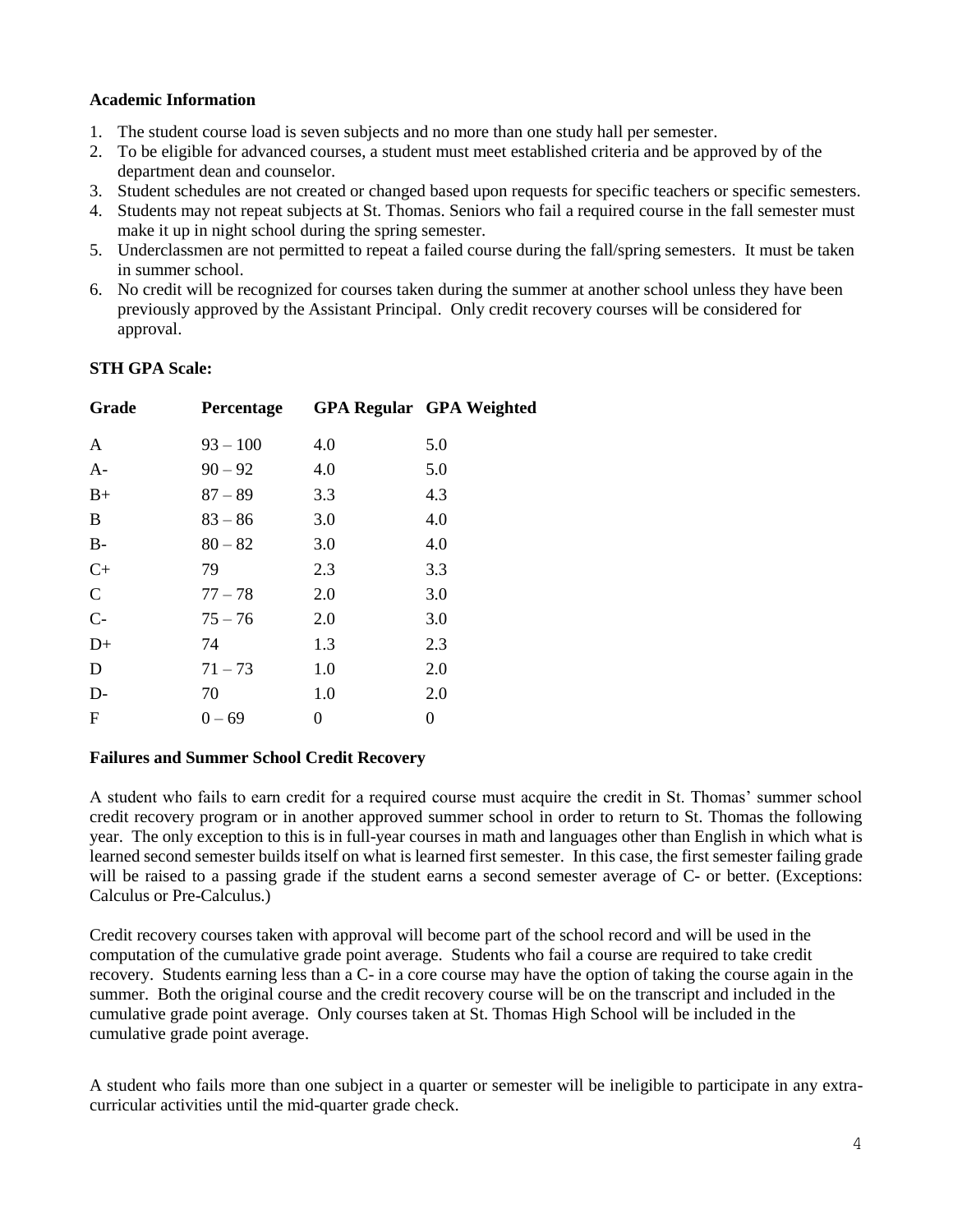#### **Academic Concerns**

St. Thomas High School does not rank its students. To compute cumulative grade point average, courses are distinguished according to their degree of difficulty and grades are weighted on a 4-point scale using letter grades.

Note: The Physical Education grade is *not* calculated in the GPA.

St. Thomas Club – 4.0 GPA *with no grade below a C-.* Honor Roll – 3.5 GPA *with no grade below a C-.*

**The Valedictorian and Salutatorian** are determined at the end of seven (7) semesters. The student with the highest grade point average and the second highest grade point average in January of their senior year will be declared Valedictorian and Salutatorian, respectively. A student must have been in attendance at St. Thomas for at least five (5) consecutive semesters in order to be declared Valedictorian or Salutatorian. The grade point average considered will be the grade point average found in the school portal (rounded to the hundredths). In the event of a tie between two or more students using the letter grade scale, numeric averages received in each course will be averaged to determine who is named Valedictorian and Salutatorian.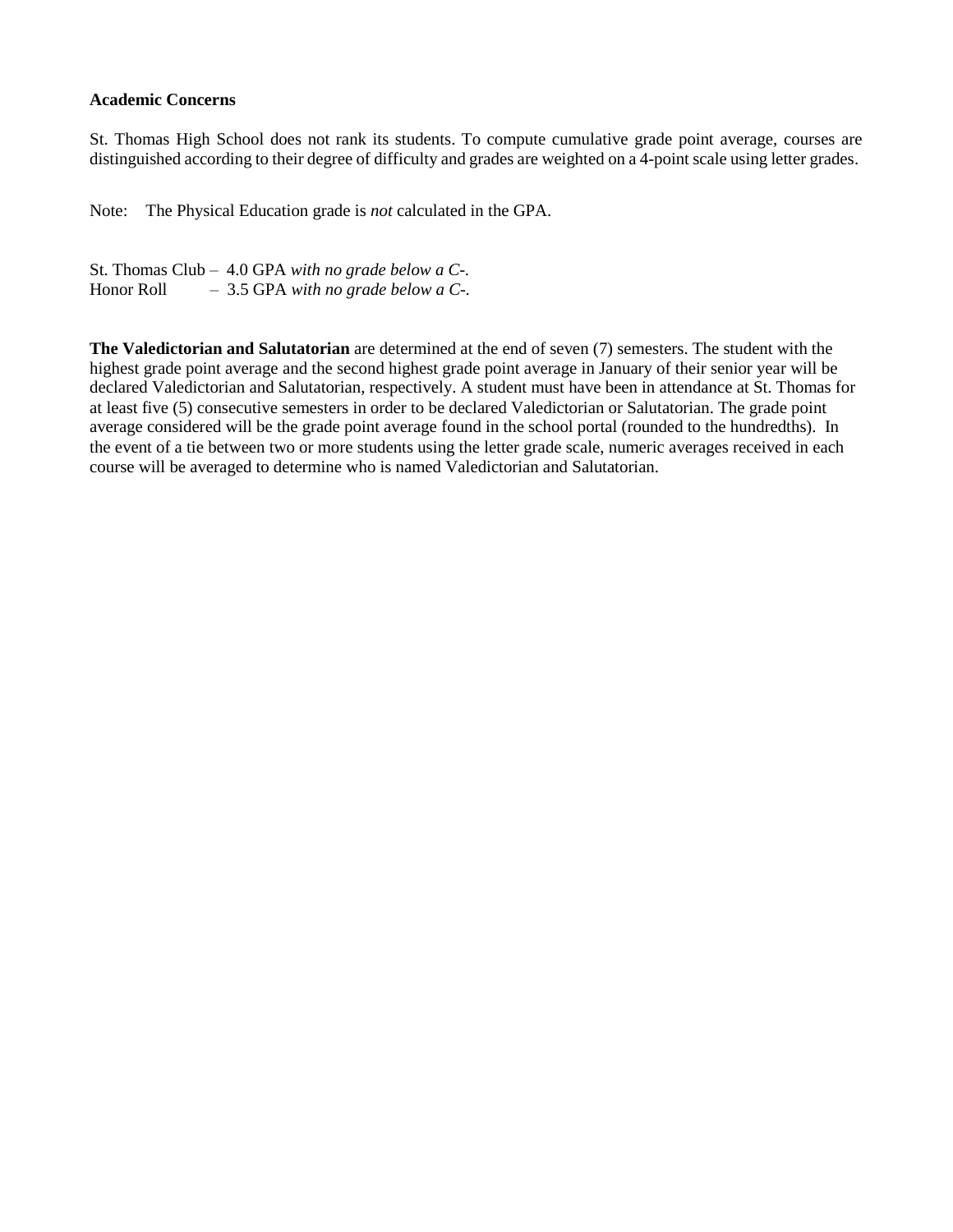# **Communications and Technology**

**COMPUTER APPLICATIONS**: Students learn to use Microsoft Office including Word, Excel and PowerPoint. In addition, they complete a major project at the end of each unit, which integrates what they have learned. Students must complete this course or successfully pass the placement test during their freshman year as a prerequisite for all technology courses. (One semester).

WEB DESIGN & MANAGEMENT: Web Design focuses on key concepts and principles of Website design and development, including web terminology, design principles, and hands-on development of Websites. Students will learn how to design a Website based on requirements, structure Website content, develop Website pages using graphics, animation, and integration with Microsoft Office applications, and perform quality assurance testing. *Prerequisite: Computer Applications* (One semester)

**VIDEO PRODUCTION**: The theme of the Video Production course is the basics of storytelling though video techniques. This course introduces students to broadcasting and video production through a theory based and hands-on approach. Topics include the fundamental technical aspects of the digital video camera, camera shots and composition, media literacy, aesthetic elements and techniques, non-linear editing, public service announcements, television advertising, short films, EBN studio roles and responsibilities and broadcast news. Students also have the opportunity to work in the TV Studio or be part of live events and produce a variety of programming. Once students have been introduced to the fundamental techniques, the students then have independent projects, which they write, film, produce and edit using the functionality learned in the application. As a result, student put their understanding into practical usage for each technique and the equipment. *Prerequisite: Computer Applications* (One Semester)

**BROADCAST JOURNALISM**:The Eagle Broadcast Network (EBN) course operates a robust campus news organization and television station. Students will produce and air a live morning news program, broadcast sporting events, create video stories to be aired on EBN and Round-Up videos. Students will work in a team environment and receive hands-on experience producing, writing, editing, videotaping, and reporting events for the school community. Students must arrive by 7:20 in the morning. *Course prerequisite: Computer Applications* (One Semester)

**ROBOTICS**: Robotics is a one-semester course that will teach students the basics of robotic programming. Students will work in small groups to program their robot to interact with its environment and complete tasks. Robotics can be taken by students with little or no programming experience, and can serve as a concise and engaging introduction to programming, using the language RobotC. (One Semester) *Fee: \$100 Prerequisite: Computer Applications*

**COMPUTER SCIENCE I**: Computer Science I introduces the basic concepts of programming. Students learn problem solving skills as they write Scratch, Jeroo, and Python programs. Students learn basic programming structures, such as loops and conditionals. (One semester) *Prerequisite: Computer Applications*

**INTRO TO CYBERSECURITY:** Students will develop the knowledge and skills needed to explore fundamental concepts related to the ethics, laws, and operations of cybersecurity. Students will examine trends and operations of cyber-attacks, threats, and vulnerabilities. Students will review and explore security policies designed to mitigate risks. The skills obtained in this course prepare students for additional study in cybersecurity. *Prerequisite: Computer Applications*

**AP COMPUTER SCIENCE A:** Advanced Placement Computer Science A is a fast-paced introduction to the Java programming language. Students learn advanced computer science concepts including user interfaces, searching, sorting, and recursion and working with classes, which is a feature of object-oriented programming. The AP exam is taken in May. (Two semesters) *Prerequisite: Computer Applications; Co-enrolled in Algebra II or higher/b or higher in previous math classes or recommendation*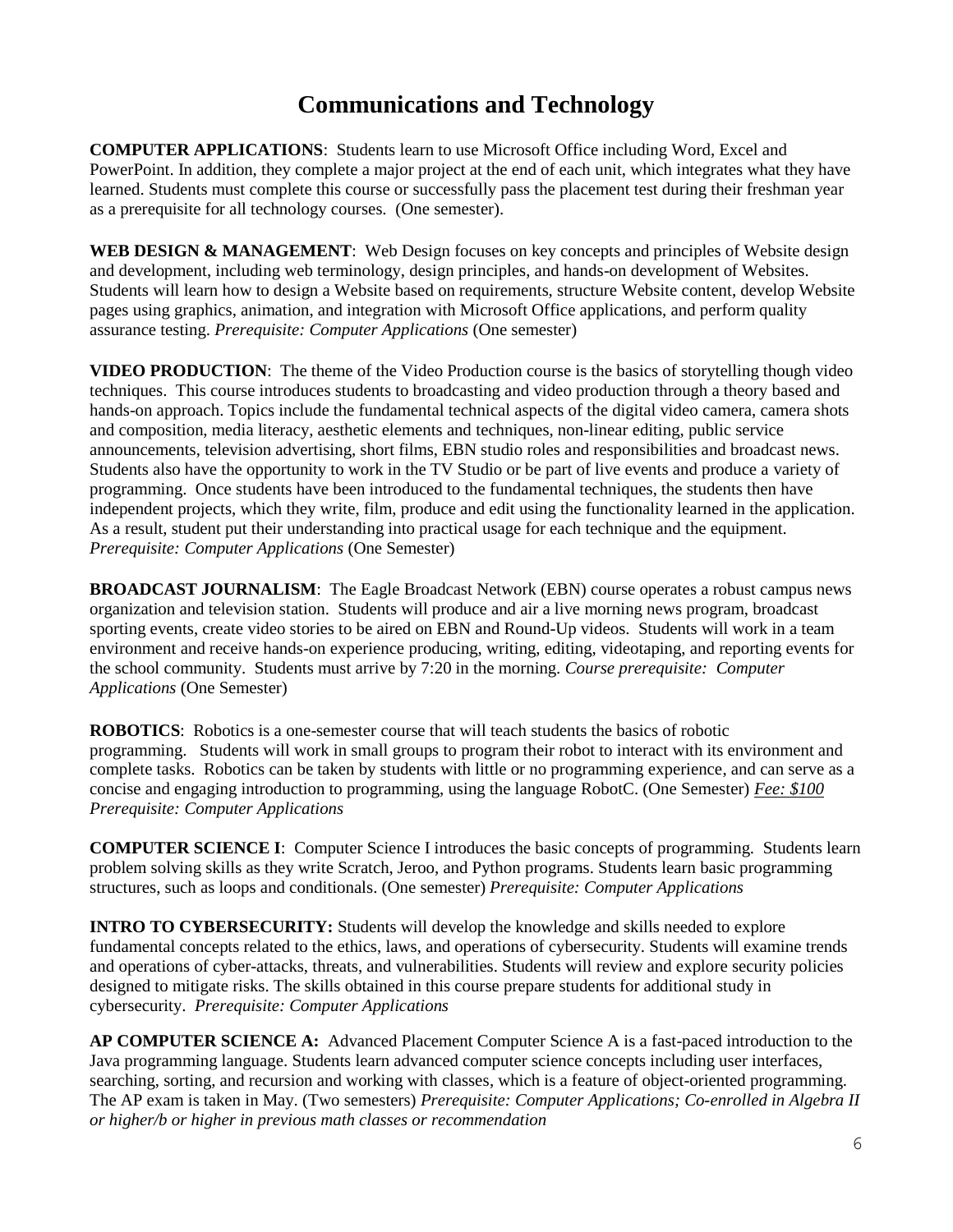**AP COMPUTER SCIENCE PRINCIPLES:** Advanced Placement Computer Science Principles covers a wide range of computer topics. Some of the topics covered are how the internet works, the impact of computers on society, cyber security as well as programming. The programming language for this course will be Python. Students learn problem solving skills and collaboration skills as they work on group and individual projects. AP credit is assessed as follows 70% AP Exam in May, 30% Create Project. (Two Semesters) *Pre-requisite: B in Advanced Math Class or A- in Regular Math*

**SPEECH:** This course is an introduction to public speaking. Students learn how to prepare and how to deliver speeches for a variety of public speaking situations including making formal introductions, persuading an audience based on information gained through research, and demonstrating a process. Students also learn the basics of debating a topic effectively. (One semester)

**FORENSICS I:** Forensics I is a full-year course designed primarily for students interested in competitive speech activities. Lincoln-Douglas, Policy and Parliamentary debate formats, as well as extemporaneous speaking, are studied. Research methods and persuasive writing are also covered. The course requirements include assistance with the Junior High School Speech Tournament. This course fulfills the Speech requirement.

**FORENSICS II, III, & IV:** These Forensics courses are designed for the experienced speech and debate student. The course will stress expert knowledge and practice in Lincoln-Douglas, Public Forum, Policy and Student Congress debate events. Forensics II will include analysis of current controversial issues, methods and materials of research, evidence, applied logic and reasoning, construction of debate cases and audience analysis. *Prerequisite: Forensics I & recommendation for Forensics II; Forensics II & recommendation for Forensics III; Forensics III & recommendation for Forensics IV*

**INTRODUCTION TO JOURNALISM:** Journalism 1 serves as an introduction to the journalistic style of writing, layout and design, and photography used in the creation of the school newspaper and yearbook. The class serves as a prerequisite for joining the publications class, which produces these school publications. Students will learn to write the three basic styles of journalistic writing: news, feature, and editorial. Subject matter for student writing will range from school level to world news/issue level. Students will learn the basic functionality of professional design software including, but not limited to, Adobe InDesign, Adobe Photoshop, and Studioworks. Students in J1 will learn the fundamentals of good layout for newspaper, magazine, and online publication. Finally, students will learn the fundamental operations of a professional DSLR camera and the particular elements of shooting photographs for photojournalism as opposed to other styles of photography. Students will learn photocomposition, editing, and visual storytelling. This class is offered to grades 9-11 and fulfills either a technology or fine arts credit. (One Semester)

**ADVANCED JOURNALISM (YEARBOOK):** Advanced Journalism (Yearbook) is a two-semester course which provides the student with an in-depth study and hands-on experience in the complete process of production and publishing the *Aquin* yearbook. Each student will have the opportunity to work in all areas of production including photography, design, copywriting, and editing. In addition, students enrolled in this course will gain certificates in Adobe Photoshop and Adobe Indesign as well as proficiency in industry level project management software. Enrollment in this class requires the approval of the advisor.

**ADVANCED JOURNALISM (PRINT AND DIGITAL PUBLICATION):** Advanced Journalism (Print and Digital Publication) is a two-semester course which provides the student with an in-depth study and hands-on experience in the complete process of production and publishing in both print and digital mediums. Students are responsible for the production of the print edition of *The Eagle* as well as *The Eagle Online* student website. In addition, students enrolled in this course will gain certificates in Adobe Photoshop and Adobe Indesign as part of the course. Enrollment in this class requires the approval of the advisor.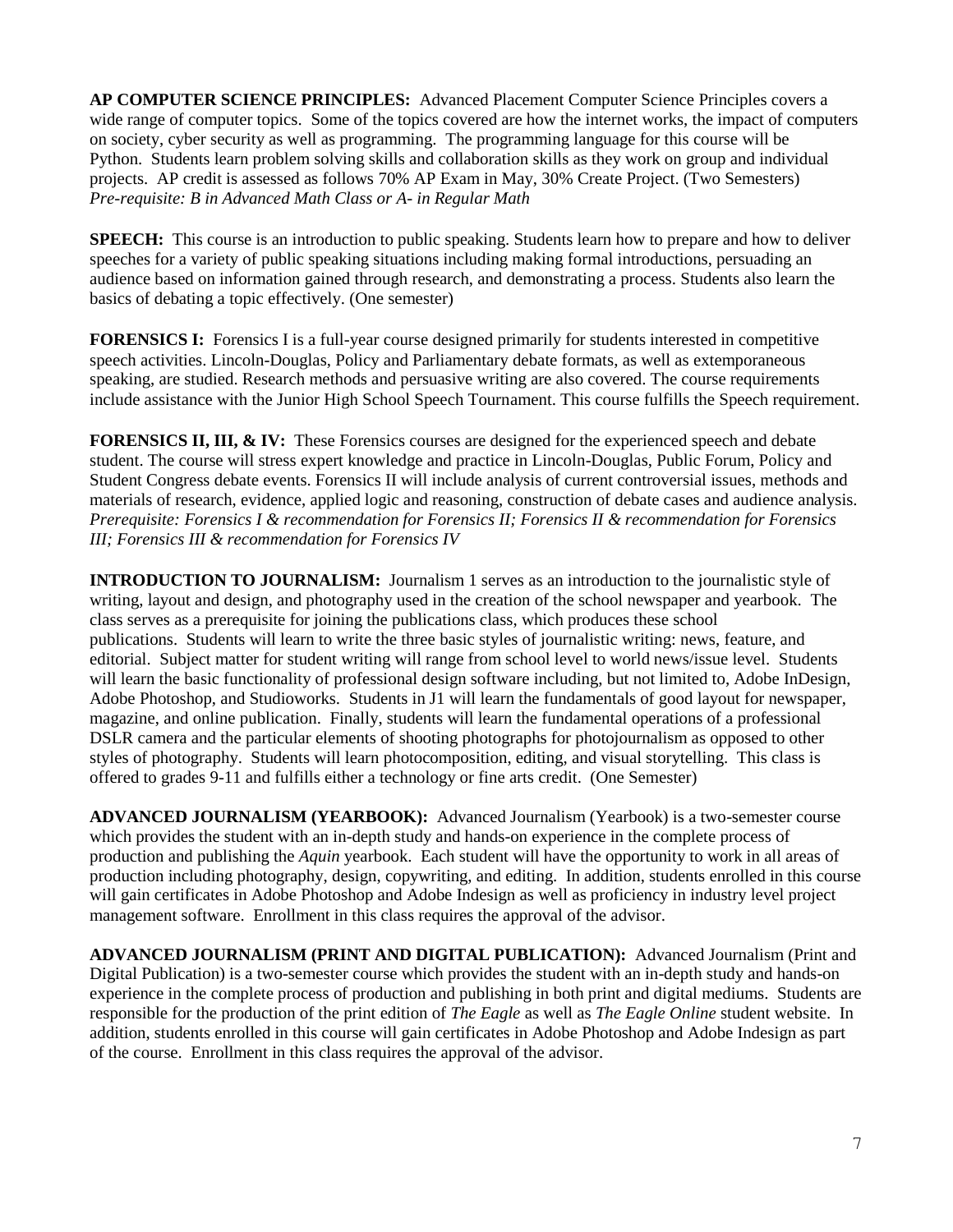**SERVANT LEADERSHIP:** This is a one-semester course open to juniors and seniors only. This elective serves to take leadership theory and apply it through the creation and execution of various St. Thomas programs. Throughout this semester-long course, students will be guided by several different faculty members to develop and hone their leadership skills. Students will learn how to project manage, communicate effectively with a diverse audience, and serve in both the St. Thomas and greater Houston community, all while mastering the art of collaboration. Students will learn that in order to lead, they must first follow. They will closely examine the concept of servant leadership, best exemplified by Christ Himself. By combining extensive leadership readings with practical hands-on experience, this course will form true role models of what it means to be a man of St. Thomas and positively affect the culture of the entire school. By the end of the course, students will have a clear understanding of their specific talents and how to best use these to work within a team and benefit the greater community (One semester).

# **English**

**ENGLISH 9 and ENGLISH I:** Students in English I develop critical thinking skills through reading and expository writing based on world literature. The literary survey is coordinated with the students' study of ancient through medieval civilizations in history. Students review basic sentence structure, standard usage and punctuation as well as organizational strategies for essays. Students improve vocabulary through reading and study of supplemental materials. English I students learn to discern and document credible sources used in researching topics related to the study of literature and its context.

**ADVANCED ENGLISH I:** Students in Advanced English I develop critical thinking skills through reading and expository writing based on world literature. Though somewhat broader and deeper than English I, the literary survey is coordinated with the students' study of ancient through medieval civilizations in history. Students review basic sentence structure, standard usage and punctuation, as well as effective organization and rhetorical strategies for essays. Students improve vocabulary through reading and study of supplemental materials. Advanced English I students learn to discern and correctly document credible sources used in researching topics related to the study of literature and its context. A significant difference for Advanced English I students is the expectation that they will display intellectual curiosity beyond that of the regular student.

**ENGLISH II:** Students in English II continue to develop skill in critical analysis, both in reading and writing through the study of world literature from the Renaissance to the present. English II emphasizes clear, coherent writing as a response to the literature. Coordination with World History continues and we introduce the research process with regard to particular authors, analysis of their work, and review of scholarly literary analysis. Students concentrate on those elements of grammar which will improve their writing and prepare them for college entrance exams. Students continue to supplement vocabulary in the literature with a vocabulary program.

**ADVANCED ENGLISH II:** Students in Advanced English II continue to develop skill begun in Advanced English I in critical analysis, both in reading and writing through the study of world literature from the Renaissance to the present. Study of the development of literature as a reflection of and response to historical, political, and social events continues in tandem with the World History class. Students learn formal research methods and procedures. Grammar study focuses primarily on sentence analysis for improvement through modification, coordination, and subordination. Vocabulary study in literature is supplemented for SAT preparation. *Prerequisite: A- in English I & recommendation or B in Advanced English I & recommendation.*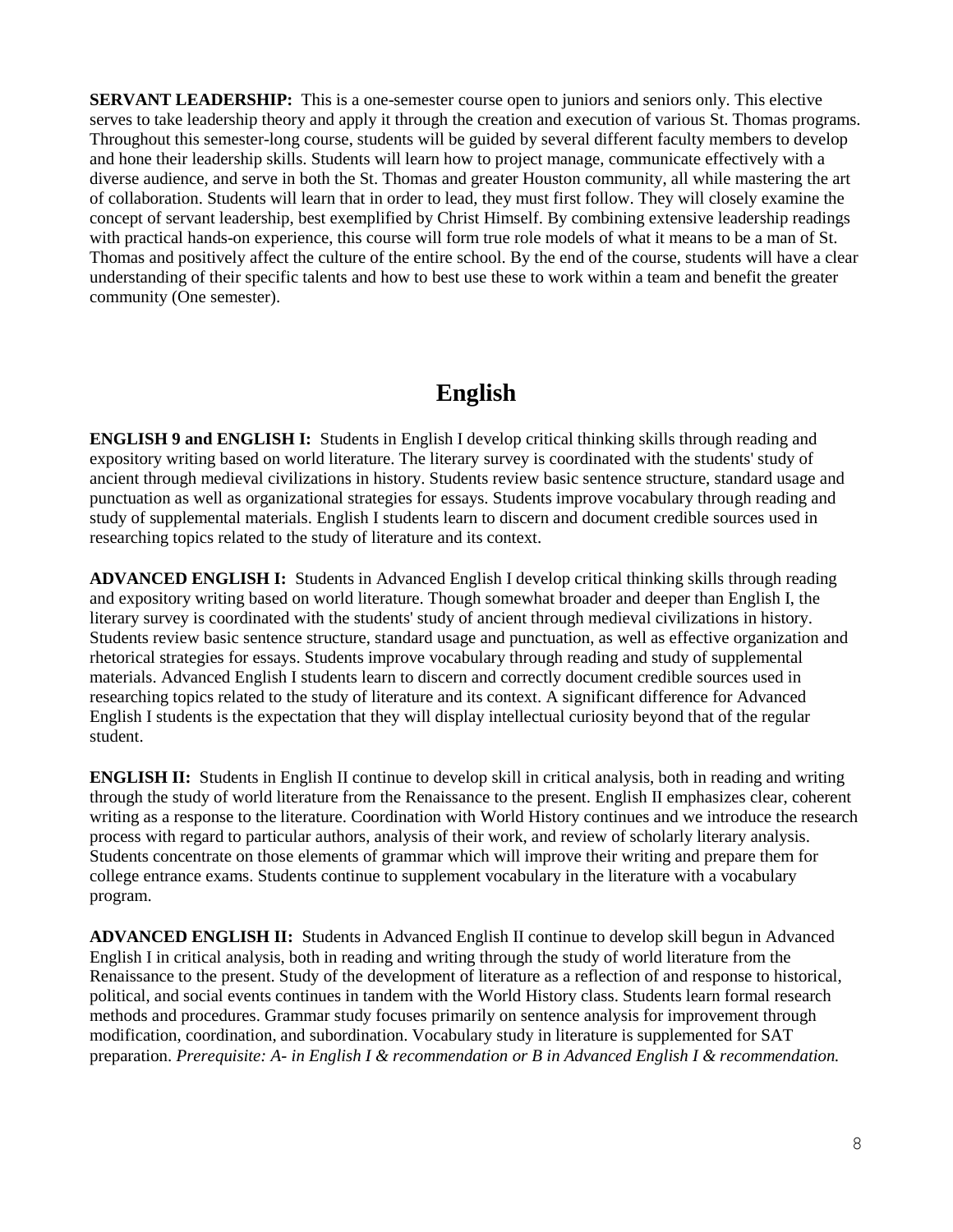**ENGLISH III:** Students in English III survey American literature from colonial times to the present, placing emphasis on textual analysis and critical response to literature. Clear, coherent essays based on detectable principles of organization and standard objective diction form the basis for the English III writing program. Actively engaging the ideas in a text through discussion and presentation promote mastery learning in English III. Coordination with American history emphasizes the importance of literature as primary source for historical interpretation. Vocabulary, grammar, and usage study build skill for college entrance exam preparation.

**ADVANCED PLACEMENT ENGLISH III LANGUAGE AND COMPOSITION:** The AP English Language and Composition course focuses on the development and revision of evidence-based analytic and argumentative writing, the rhetorical analysis of nonfiction texts, and the decisions writers make as they compose and revise. Students evaluate, synthesize, and cite research to support their arguments. Additionally, they read and analyze rhetorical elements and their effects in nonfiction texts—including images as forms of text— from a range of disciplines and historical periods…. The AP English Language and Composition course aligns to an introductory college-level rhetoric and writing curriculum." *Prerequisite: B in Advanced English II & recommendation or A- in English II & recommendation.*

**ENGLISH IV:** The central purpose of English IV is to cultivate the critical thinking, reading, writing, and oral skills required for students' post-graduation ambitions. The English IV curriculum of  $9<sup>th</sup> - 21<sup>st</sup>$  century British literature encourages students to become more reflective and to further develop their independent study skills, their written and oral discourse, and their exploration and understanding of philosophical ideas. Students also gain a familiarity with British Literature as a body of work by examining how cultural influences have influenced the work of British authors.

**ADVANCED PLACEMENT ENGLISH IV LITERATURE AND COMPOSITION:** AP Literature is designed to satisfy requirements of a survey literature course at the university level and to prepare students for the Advanced Placement Exam in May. In order to develop analytical analysis skills, students read widely from prose, poetry, and drama, from the  $17<sup>th</sup> - 21<sup>st</sup>$  centuries. They learn to read closely and analytically and then write cogently about the literature they study. *Prerequisite: A- in English 3 plus recommendation and interview with AP English Literature teacher, upon request or B in AP English Language plus recommendation and interview with AP English Literature teacher, upon request*

**CREATIVE WRITING:** Creative writing allows students opportunities to write in a variety of genre including short fiction, poetry, the memoir, nonfiction essay, and children's literature. Much of the work is accomplished during the class in the computer lab followed by peer editing workshops. Emphasis includes improving students' mastery of language and grammar through revision as part of the creative process. Students build a portfolio of work and are required to submit work for publication in the literary magazine. Students are also strongly encouraged to enter writing contests both locally and nationally. (One semester)

**CONTEMPORARY RESEARCH AND WRITING:** Contemporary Research and Writing encourages students to develop the skills necessary for writing persuasive and informative essays. This rigorous composition course asks students to skillfully research a variety of topics and present that information in technically accurate and stylistically advanced writing. All students are expected to demonstrate an understanding of the recursive nature of the writing process, effectively applying the conventions of usage and the mechanics of written English. The student's evaluation of his own writing as well as the writing of others insures that students completing this course are able to analyze and discuss published and unpublished pieces of writing, develop and apply criteria for effective writing, and set their own goals as writers. (One semester)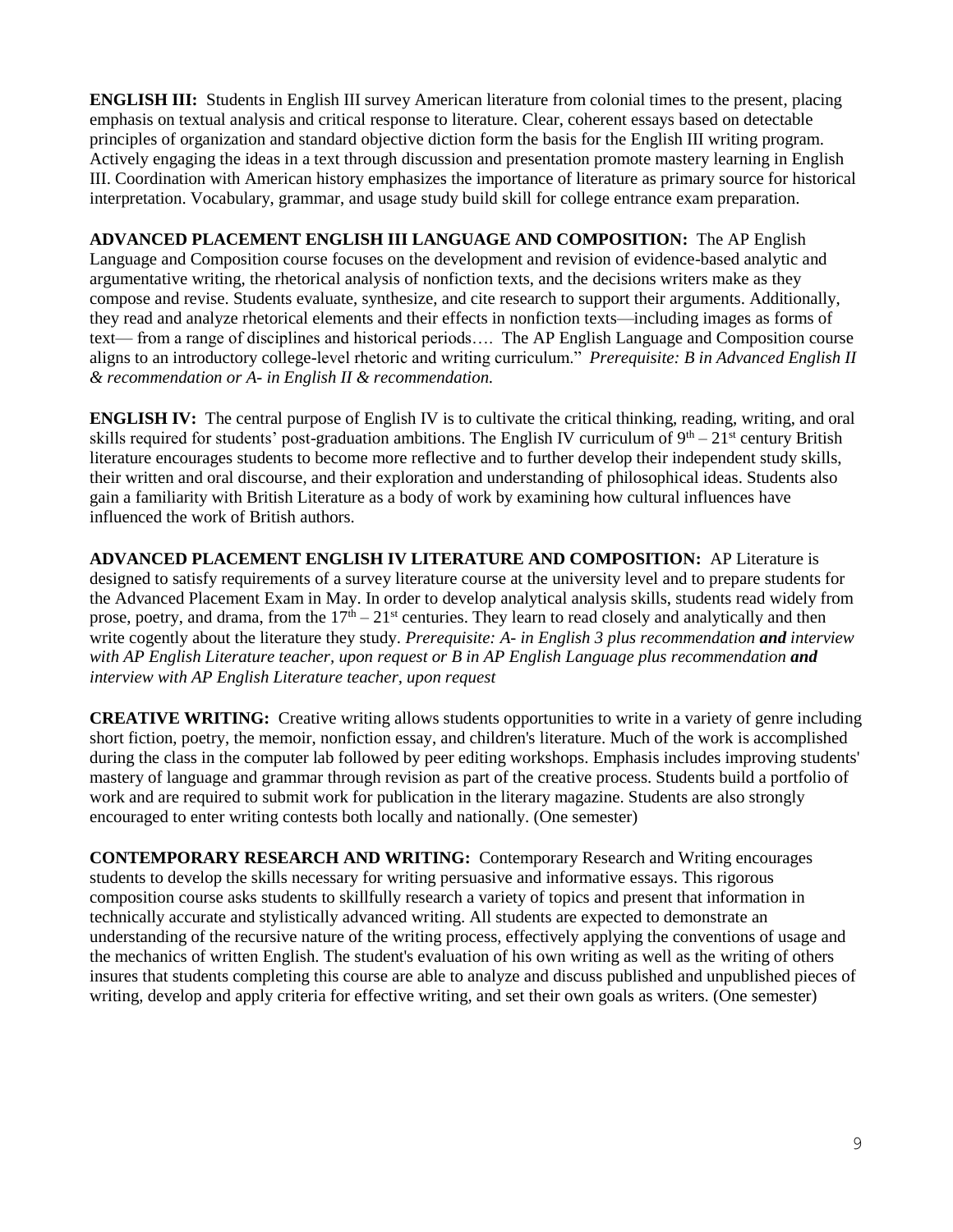**GRAPHIC NOVELS AS LITERATURE:** This one semester elective course seeks to provide an analytical, artistic and cultural introduction to one of literature's most popular, yet understudied, forms, the graphic novel. The course will provide an overview of the form's development and explore its significance to both literature and popular culture. While cultivating the skill of reading this deceptively complex literary genre, the students will become familiar with a number of works that have defined, and redefined, the genre. These works deal with artistic and literary approaches to themes essential to the American experience: politics, class, censorship, violence, and cultural and ethnic diversity. Using these works as their guides, students will write both creatively and analytically about unique contributions of the specific works and visual storytelling as a whole.

**YOUNG ADULT LITERATURE:** The Young Adult Literature course allows students to read and analyze current works, both fictional and nonfictional, in a setting that is relatable and accessible. Students will read and discuss literature from various genres related to cultural diversity, friendship, coming of age, technology, and many other social and psychological topics. They will examine the world around them and grow their own perspectives using literature that is written with the adolescent in mind.

# **Fine Arts**

**DRAWING I:** Drawing I is an introductory course is skill based and therefore involves much hands-on guided practice. Assignments are structured on working from direct observation as well as abstraction and symbolism. Strong emphasis is also placed on design and composition. A variety of mediums are used, such as graphite, ink, charcoal, colored pencil, block printing and collage. (One semester)

**DRAWING II:** Drawing II is a course designed for the student who has already mastered the basic concepts and skills of Drawing I and is confident enough to be more independent in the development of complex compositions. Both color and mixed media are used in Drawing II. Art research, knowledge of art historical movements, and personally based imaginative assignments are integrated into the curriculum. *Prerequisite: Drawing I and recommendation*. (One semester)

**CERAMICS I:** Ceramics I introduces students to the possibilities of creating functional creative hand-built projects. The emphasis of craftsmanship and individual three-dimensional design will be stressed while producing unique one-of-a kind ceramic art. Various glazing techniques will be taught and students will apply different types of glazes to achieve the utmost appearance for each individual project. A few projects students will create are: large bowls, tall vases, platters, bottles and other challenging functional pottery. (One semester)

**CERAMICS II:** Ceramics II expands the ceramic knowledge and creative talents that were introduced in Ceramics I class while introducing advanced hand-building and introductory wheel-throwing techniques to construct larger and more complex assignments. Students will be introduced to basic pottery wheel throwing techniques by using an electric pottery wheel. Emphasis will be to refine creative techniques of hand-building while exploring the possibilities of wheel-thrown pottery. All ceramic pieces will be bisque fired and glazed fired with traditional and alternative glazes. *Prerequisite: Students must have earned an 80 or above in Ceramics I and a recommendation. (One semester)*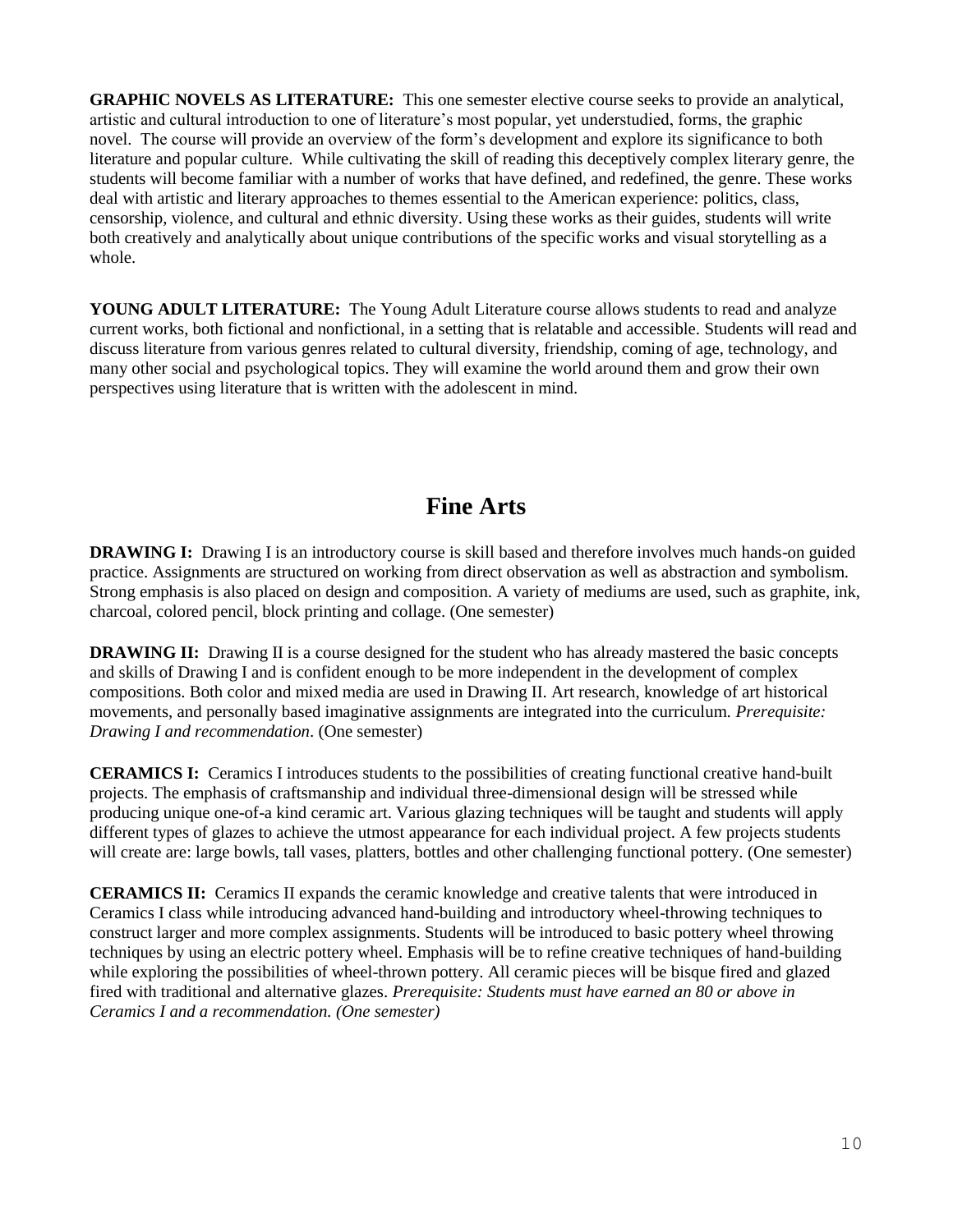**CERAMICS III:** Ceramics III will allow students to explore a wider variety of ceramic construction from the basic knowledge of working in clay and creating complex functional utilitarian forms in Ceramics II. Students will create between six to eight functional ceramic projects. This course is designed for the student to work independently and develop a theme of his own portfolio of highly crafted ceramics. Each student will experiment with a variety of projects, glaze applications and kiln firings. These Ceramic III students may be placed in a Ceramics I or Ceramics II class to facilitate that student's schedule. *Prerequisite: Students must have earned a 90 or above in the Ceramics II class and have approval.* (One semester)

**DIGITAL GRAPHICS I**: Digital Graphics I introduces students to the foundations of digital graphics – how the visual arts and technology unite to communicate ideas effectively. Students will gain visual literacy by analyzing both commercial and artistic work, which includes typography, marketing, motion graphics, and digital imaging. In addition, basic photography principles will help them enhance their designed with bold, original imagery. Reflections, plus individual and class critiques, will promote deep, critical thinking about their own creations and the work of both their peers and prominent artists/designers. This course fulfills either a fine arts credit or a technology credit.

**DIGITAL GRAPHICS II**: Digital Graphics II continues to explore how the visual arts and technology unite to communicate ideas effectively. Students will examine the role of digital graphics today – in both the everyday context of ads and products and in the form of fine art. Relevant topics include branding, marketing, digital imaging, and animation. Learning the principles behind major works of art and design, students will fine-tune their own artistic voices and personal styles. Students' stronger grasp of technology, design history, and methods will help them make original works of design and art. This advanced course also shifts focus to crafting material for clients and for social change. Reflections, plus individual and class critiques, will promote deep critical thinking about their own creations and the work both their peers and prominent artist/designers. This course fulfills either a fine arts credit or a technology credit. *Prerequisite: Digital Graphic I.* 

**PRINTMAKING I:** Printmaking I is an introductory course in which students learn basic printmaking techniques including etching, callograph, silk-screening and relief while also learning the history of the medium. Students will learn about the possibilities and production of multiple like images while developing their artistic skills. (One semester)

**PRINTMAKING II:** Printmaking II is a course in which students continue to learn printmaking techniques and develop their skill in processes such as etching, callograph, silk-screening and relief. Students will work in editions while developing their artistic skills and personal concept. This course will delve into mixed media processes, working on a larger scale, printing on alternative materials and exploring how printmaking can have a role in social justice. *Prerequisite: Printmaking I* (One semester)

**SPECIAL PROBLEMS/INDEPENDENT STUDY:** This advanced course is an independent study to explore challenging creative assignments to broaden the artistic abilities of visual art students during their junior or senior year. Students' works are based on individual problems that have evolved from their previous creative inquiry along with peer and instructor collaboration. The student and supervising teacher will develop an assignment outline, a calendar of project starts and deadlines, and a listing of the number of projects, severity of difficulty, size of projects, and maintain a sketchbook/journal. *Prerequisite: Ceramics III, Digital Graphics II, Drawing II, or Printmaking II and Teacher Recommendation.*

**BAND**: Band produces the St. Thomas Eagle Band. Students study and perform a variety of musical styles in the band repertoire. The band performs at football games, concert performances, festivals, and local concert tours. *Prerequisite: At least one year of experience with a woodwind, brass or percussion instrument.*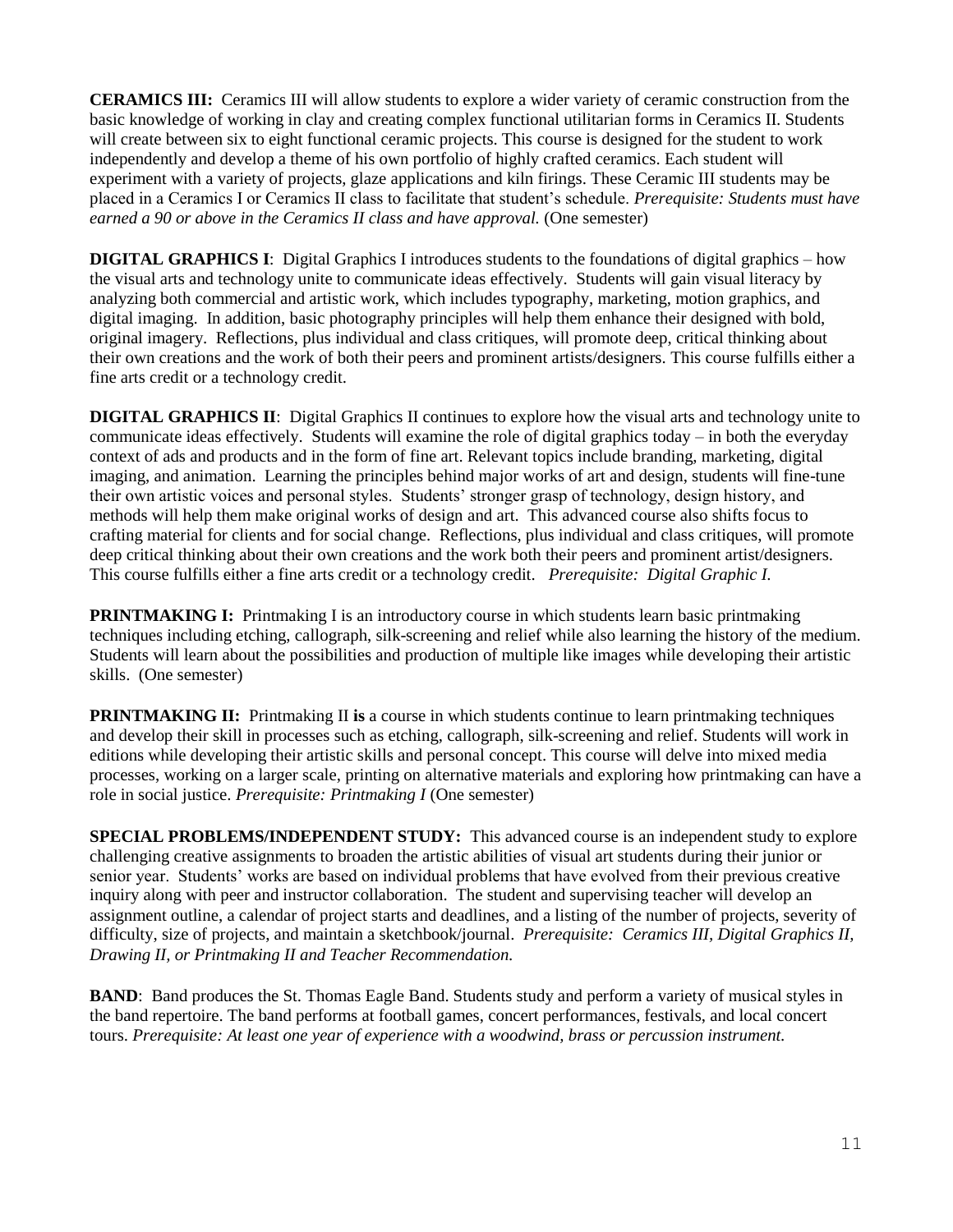**BEGINNING BAND:** Beginning Band provides class instruction for students with no previous musical training. Class instruction at the beginning level provides a supportive, motivating setting which allows the student to develop the skills necessary to perform at the more advanced level of the St. Thomas Eagle Band. By the end of one semester, the student will enroll in the regular Band course.

**ORCHESTRA:** Orchestra produces the St. Thomas String Ensemble. The class is offered to students who show an interest and willingness to learn their choice of violin, viola, cello or bass. The orchestra performs at concert performances and festivals. There are no prerequisites and students at the beginning level are welcome, but some musical knowledge is highly recommended. *There is an audition prior to the fall semester*.

**JAZZ BAND:** Jazz Band is an elective course that allows the student to study and perform the many varieties of jazz, swing, Latin, funk and rock music. The class includes instruction in improvisation, and provides a venue for guitarists, pianists, and bassists. *Prerequisite: Enrolled in Band or Orchestra and recommendation.*

**VOCAL ENSEMBLE**: Vocal Ensemble is open to all students interested in singing. In this full year course, students will be introduced to proper vocal techniques (voice range, diction, pitch) through both solo and ensemble settings. Students will perform at Mass, in concert, and participate in All-State and solo/ensemble competitions.

**HAND DRUM AND PERCUSSION ENSEMBLE:** This is an ensemble that focuses primarily but not exclusively on drums played with just the hands: Conga, Djemba and other African and South American drums. The ensemble would also emphasize playing instruments like shakers, cowbells, wood blocks and other "toy" instruments. The class would begin with basic drum patterns played in an ensemble setting. These patterns would eventually set the stage for improvisation within the ensemble context leading to an understanding of the basics of form. This basic knowledge would be used to explore the other elements of music: tempo, timbre, pitch, volume. The origin and history of the drums would also be taught within the context of performance.

**MUSIC HISTORY**: Music History is a course open to students who are interested in music history and how it reflects the culture in which it is created. Specific artists from each period who demonstrate the key movements in music as well as identifying key musical instruments, forms, and terms will be explored. (One semester)

**ADVANCED PLACEMENT (AP) MUSIC THEORY**: AP Music Theory is designed to provide a college level Music Theory course including aural, written and performance-based components. Students develop the ability to sing melodies on sight and to notate music that they hear. They will learn the grammar of musical notation and analysis, how to meaningfully analyze melodic, rhythmic, harmonic and structural elements of music in words and with symbolic notation. Students will take the national AP exam in May. *Prerequisite: a background in instrumental or vocal music and recommendation.*

**THEATER I**: Theater I introduces students to the world of theater. Onstage practice and performance practice of stage movement, vocal technique, and improvisations prepare students to bring both scripts and characters to life. Students perform dramatic monologues, pantomimes, and duet scenes. Additionally, students participate in all aspects of a typical theatrical production by seeking out props, discovering motivations for actor, developing sound effects, creating costumes, designing a set, and ultimately producing a one act play. (One semester)

**THEATER II**: Theater II continues the introduction of Theater I, including onstage practice, performance, stage movement, vocal technique, and improvisations. A significant portion of the class focuses on selfevaluation (with the aid of video), but students also attend and evaluate performances in the Houston Area theater. Additionally, students will develop workshop ideas, original monologues, and playwriting techniques. The final project is a collaborative creation and production of a one-act play/film. *Prerequisite Theater I*. (One semester)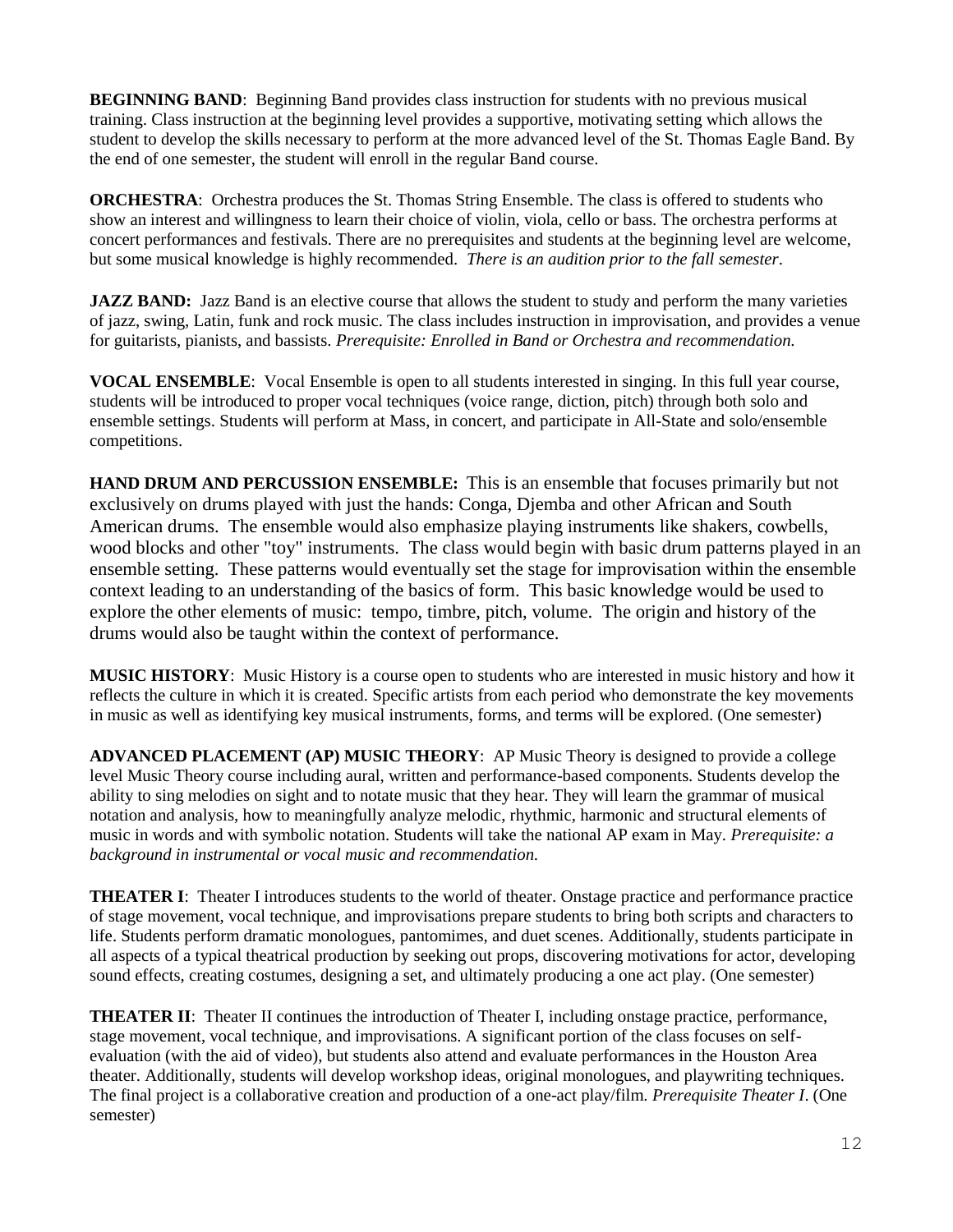**THEATER III: ORIGINAL PRODUCTION:** This course will provide ambitious students to develop a one act play from start to finish. The course will cover topics such as developing characters, the significance of settings, thematic development, writing evocative dialogue and creating dramatic scenes, recognizing limitations and liberties of the theatrical vehicle, etc. Additionally, the course will offer technical instruction. Students will operate sound boards, light boards, and spotlights. They will display mastery of industry standard technology like Q-LAB. Also, students will help design costumes, sets, staging, lighting, sound effects, and special effects. Students examine monologues, dialogues, one act plays, costumes, lighting, set designs, and interviews with professional playwrights, lighting technicians, costumers, and theater producers. In turn, students craft their own characters, plots, and tech designs for the purpose of a production. Students design the set, cast the play, design the lights, sound, make up and costumes for the actors, and advertise their productions. The semester ends with performances on stage over the course of a weekend at the end of the semester. *Prerequisite: Theater I and II or Tech Theater I and Tech Theater 2.*

**TECH THEATER**: This course is an exploration of the duties of stage technicians and their contribution to the total aesthetic effect of a dramatic production. Technical theater will incorporate academic study and hands-on application of knowledge and skills. Students will focus on developing the basic tools and procedures for creating elements of technical theater including: stage elements, stage properties, crew assignments, theatre appreciation, costumes, scene design, sound engineering, lighting design, box office management, and publicity.

**TECH THEATER II:** Technical Theater II is a hands-on continuation to the designing, crafting and execution of theatrical productions. Students will continue to learn the basics of theater design terminology and obtain the hands-on skills to properly execute theater design and production. Technical Theater II will introduce the second year technician to the areas of design and theatrical production. This is a project based course. Students will build, paint, climb ladders and handle power tools in this class. Subjects covered will include the following: Scenic Design, Stage Management, Computer Drafting, Lighting Design, Production Management, Computer Paperwork, Sound Design, Costume Design, Hand Drafting, and Carpentry Skills. All Technical Theater II students are required to participate in all semester productions. *Prerequisite: Tech Theater I.*

**SHAKESPEARE:** This course will explore the life, history, works, and cultural impact of William Shakespeare. The class will provide students opportunities to engage Shakespeare's works through a selection of critical essays, reflections, performance, reader's theatre, scene debates, Socratic seminars, discussions, etc. Primarily, this course will develop actors through the performance of Shakespeare: with work focusing on sonnets, verse scenes, monologues, play projects, and a studio production; as well as classes in voice, physical performance, speech, song, dance, clown and stage combat.

**FILM STUDIES**: This course is a one semester elective in Fine Arts open to Juniors and Seniors. In this course, students will study films from the broad history of cinema from the silent era to today. Students will develop vocabulary and skills for analyzing and appreciating films in a variety of genres. The course will include American cinema from both Hollywood studios and independent filmmakers, as well as films from across the world.

# **Mathematics**

**ALGEBRA I:** In Algebra I, students study sets, sentences, properties of operations, monomials, polynomials, first degree equations, inequalities, word problems, special products, factoring, rational expressions, solving systems of equations, ratio and proportion, radicals, and linear graphs. TI30XIIS Calculator Required.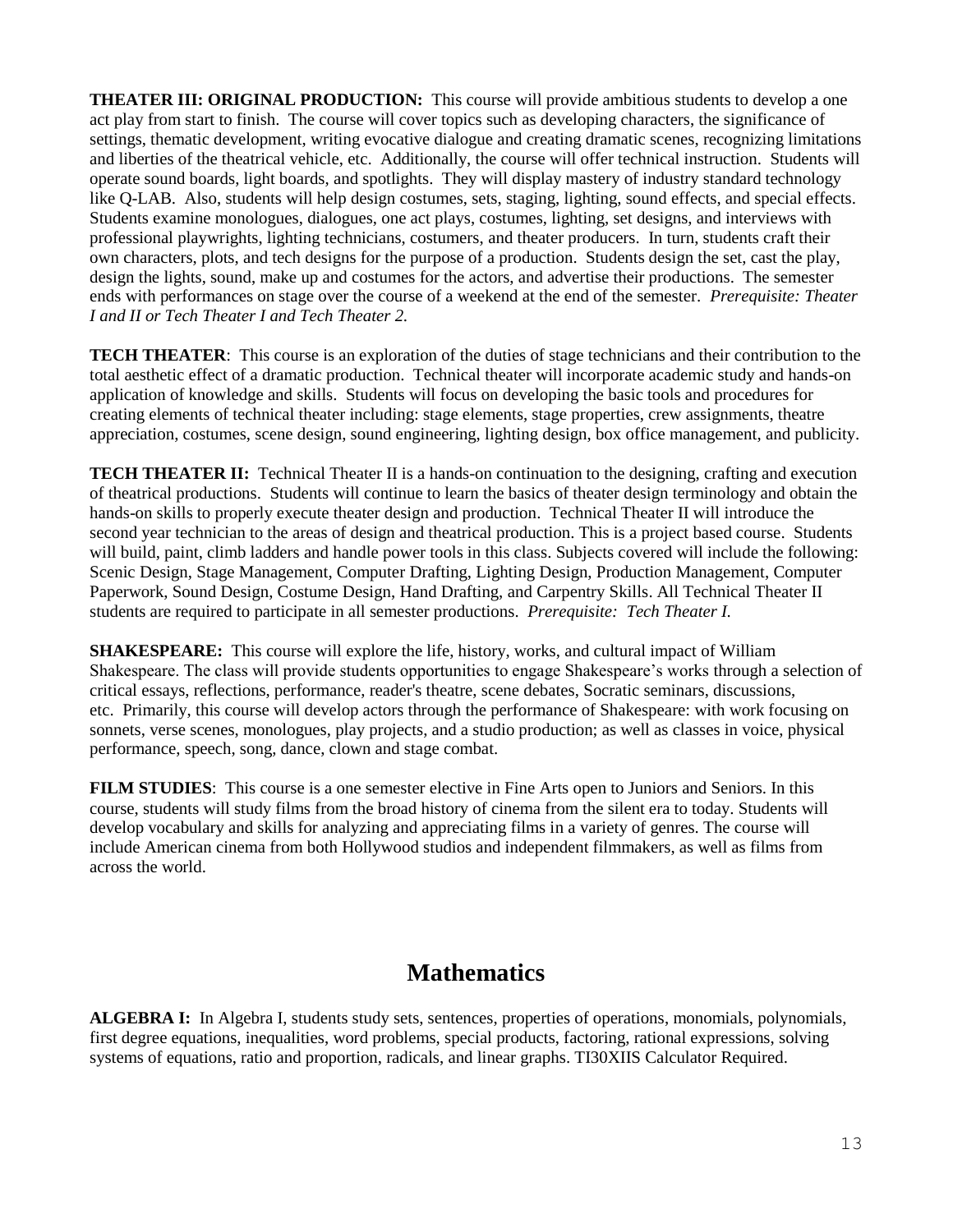**ADVANCED ALGEBRA I:** In Advanced Algebra I, students will experience a more rigorous and in-depth study of Algebra I curriculum. This course is designed to meet the needs of students who already have a strong math background and are ready for a more challenging course. Mathematical modeling of real-life problems and problem solving are major themes of the course. TI30XIIS Calculator Required.

**PLANE GEOMETRY:** Plane Geometry is a study of lines, planes, constructions, proofs, angles, perpendicular lines, parallel lines, polygons, triangles, congruence, quadrilaterals, inequalities, ratio and proportion, similar figures, right triangles, circles, areas, volumes, and locus. TI30XIIS Calculator Required.

**ADVANCED GEOMETRY**: Advanced Plane Geometry is an in-depth study of the postulates and theorems involving lines, planes, angles, perpendicular lines, parallel lines, polygons, triangle congruence, quadrilaterals, inequalities, ratio and proportions, similar figures, right triangles, circles, areas, volumes, loci and transformations, with an emphasis on deductive arguments and proving theorems related to these geometric concepts. *Prerequisite: A in Algebra I or B+ in Accelerated Algebra I and recommendation.* TI30XIIS Calculator Required.

**ALGEBRA II:** Algebra II students study real numbers, polynomials, special products, factoring rational expressions, equations, inequalities, solving systems of equations, radicals, complex numbers, quadratics, conics, exponents, logarithms, and variations. TI84 Plus CE Calculator Required.

**ALGEBRA II/TRIGONOMETRY**: Algebra II/Trigonometry covers the tropics in Algebra II plus an extended overview of Trigonometry. *Prerequisite: C- in Advanced Algebra 1/Geometry or B+ in Geometry and Algebra I or C- in Advanced Geometry.* TI84 Plus CE Calculator Required.

**ADVANCED ALGEBRA II/TRIGONOMETRY**: Advanced Algebra II/Trigonometry is a study of polynomials, special products, factoring, equations, probability, radicals, quadratics, conics, inequalities, solving systems of equations, exponents, logarithms, trigonometric functions, formulas, identities, law of sines, law of cosines, and solutions of triangles. *Prerequisite: For Sophomores: B in Advanced Algebra I/Geometry or Advanced Geometry. For Juniors: B in Advanced Geometry*. TI-84 Plus CE Calculator Required.

**PRE-COLLEGE ALGEBRA**: Pre-College Algebra is a study of set theory, mathematical systems, number theory, real numbers and their representations, algebraic concepts, linear and quadratic equations, functions, systems of equations and inequalities, geometry, right triangles, trigonometric functions, law of sines, law of cosines, trigonometric graphs, counting methods, and probability. TI84 CE Plus or TI30XIIS Calculator Required

**PRE-CALCULUS:** Pre-Calculus is a two semester course covering all of Trigonometry and other topics leading up to Calculus, including relations and functions, logarithmic and exponential functions, conic sections, graphing techniques, sequences and series, probability and statistics, and limits. *Prerequisite: C in Advanced Algebra II/Trig or C+ in Algebra II/Trig or B in Algebra II and recommendation.* TI84 Plus CE Calculator Required.

**ADVANCED PRE-CALCULUS**: Advanced Pre-Calculus provides an in-depth preparation for AP Calculus. This course covers multiple forms of functions, Trigonometry, systems of equations, conics, polar equations, sequences and series and an introduction to calculus topics including limits, rate of change and derivatives. *Prerequisite: B in Advanced Algebra II/Trig or A- in Algebra II/Trig or A in Algebra II and recommendation.* TI84 Plus CE Calculator Required.

**CALCULUS:** Calculus is a two-semester introduction to the fundamental concepts of Calculus covered in a first semester college course. Students will not take the Calculus AP test at the end of the year; rather, a school final exam will be given at the end of each semester. *Prerequisite: D- in Advanced Pre-Calculus or C- in Pre-Calculus.* TI-84 Plus CE Calculator Required.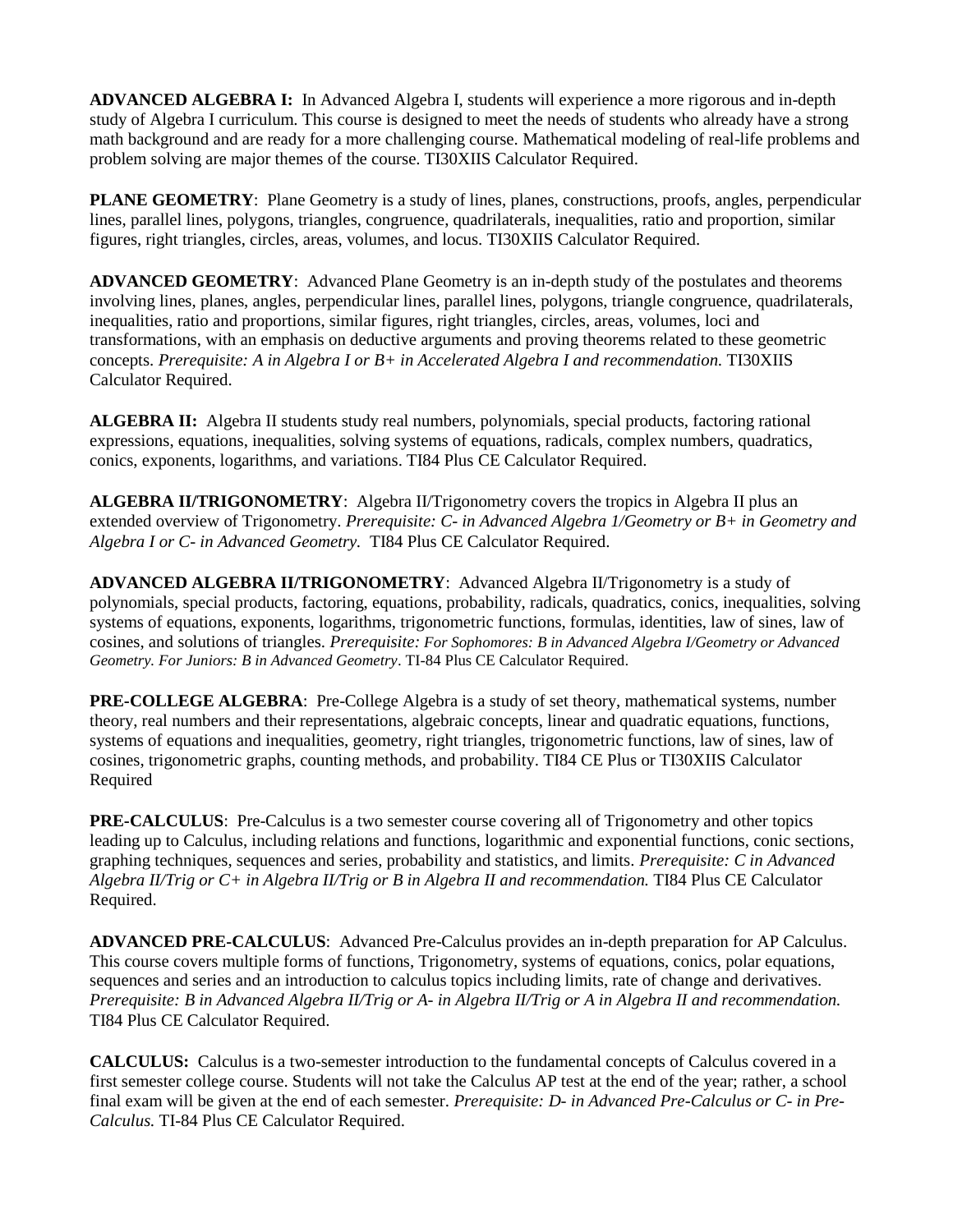**AP CALCULUS AB**: AP Calculus AB is a two semester AP Calculus course covering the requirements set forth by the College Board for one semester of college calculus. The course is organized around the big ideas, which correspond to foundational concepts of calculus: limits, derivatives, integrals, and The Fundamental Theorem of Calculus. The AP exam is taken in May. *Prerequisite: A in Pre-Calculus; C- in Advanced Pre-Calculus.* TI-84 Plus CE Calculator Required.

**AP CALCULUS BC**: AP Calculus BC is a two semester AP Calculus course covering the requirements set forth by the College Board for two semesters of college calculus. The course is organized around the big ideas, which correspond to foundational concepts of calculus: limits, derivatives, integrals, The Fundamental Theorem of Calculus, and series. The AP exam is taken in May. *Prerequisite: A in Adv. Pre-Calculus and teacher recommendation.* TI-84 Plus CE Calculator Required.

**AP STATISTICS**: The AP Statistics course is equivalent to a one-semester, introductory college-level statistics course. The course introduces students to the major concepts and tools for collecting, analyzing, and drawing conclusions from data. Students cultivate their understanding of statistics using technology, investigations, problem solving, and writing as they explore concepts like variation and distribution; patterns and uncertainty; and data-based predictions, decisions, and conclusions. This class may be taken as a Junior or Senior elective or as a Senior math credit. *Prerequisite: For rising Juniors: B in Pre-Calculus or C- in Advanced Pre-Calculus. For rising Seniors: C- In Advanced Pre-Calculus or B in Pre-Calculus or B- in Advanced Algebra 2/Trigonometry or B in Algebra 2/Trigonometry or A in Algebra 2 or students who have previously completed a Calculus course or A in Pre-College Algebra and recommendation. As a math elective: B- in Advanced Algebra 2 or B in Algebra 2/Trigonometry.*

# **Physical Education**

**PHYSICAL EDUCATION (Foundations of Physical Education, grades 9-10)**:This course offers a broad spectrum of activities in order for students to find a degree of success which will, in turn, motivate them towards a lifetime of physical well-being. The curriculum is designed categorically into two divisions. Team sports, including whiffle ball, football, basketball, soccer and ultimate Frisbee, are used to emphasize the concepts of social interaction and unity. Sports for life, including weight training and cardiovascular training, are departmental tools for encouraging participation in physical functions beyond graduation. (One semester)

**PHYSICAL EDUCATION (Personal Fitness, grades 11-12)**: This course is designed to increase physical strength and cardiovascular fitness while boosting self-esteem and self-confidence. Proper form and technique will be emphasized along with opportunity for aerobic conditioning, strength and toning activities. Grading is based on participation, attendance and attitude. (One semester)

**PHYSICAL EDUCATION (Comprehensive Weightlifting, grades 9-11)**: This spring semester course is designed for underclassmen football players. The purpose of the course is multi-faceted. First, and foremost, the class is geared toward improving the strength and power of our athletes. With a three-phase program, we focus on body acclimation, hypertrophy and the development of explosive power. With a wide range of multimuscle movements, stretches and core work, we are able to increase our productivity and decrease our chance of injury. We regularly test the participants to show them the results of their hard work. (One semester) *Fee: \$150*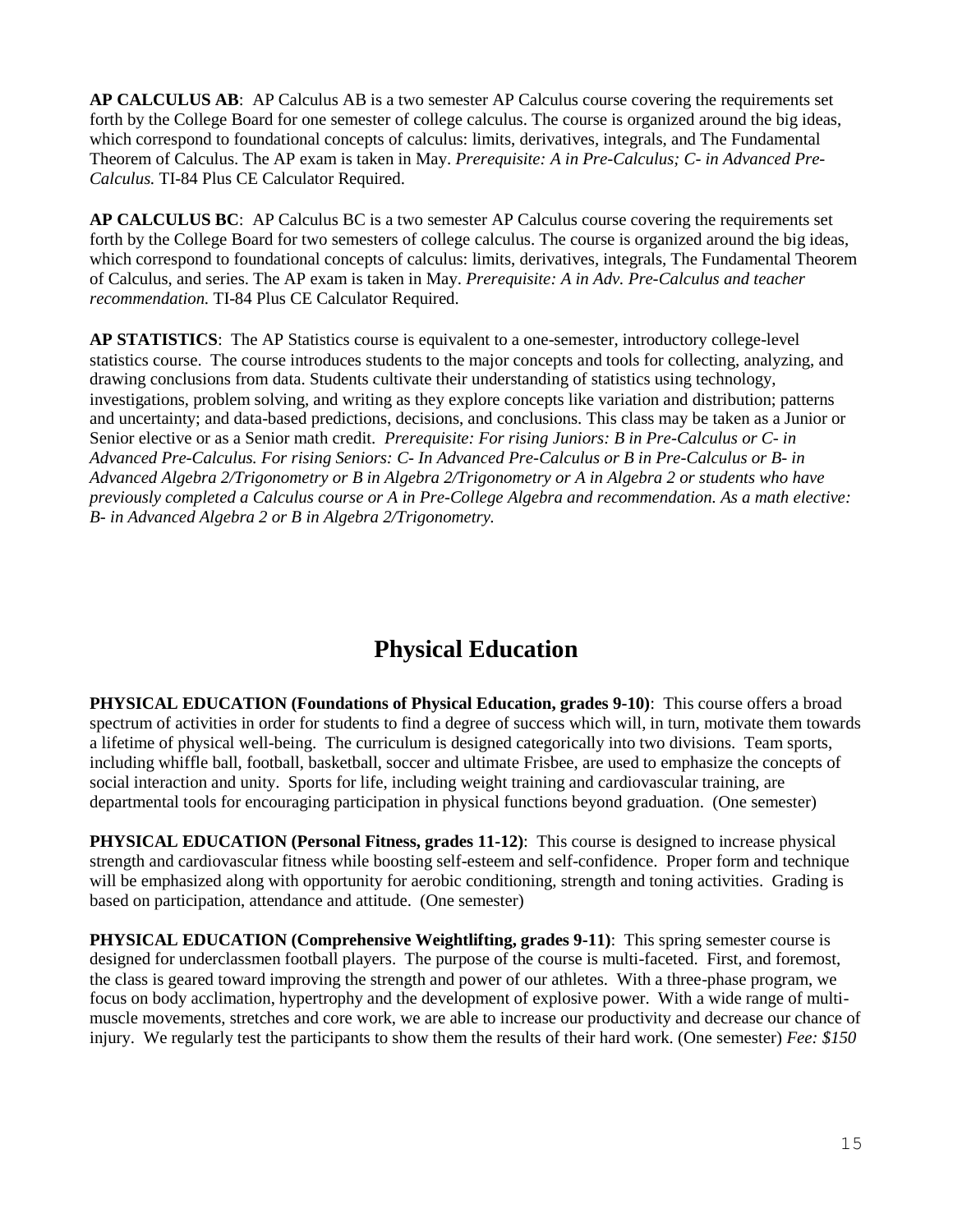**HEALTH**: Health is a one semester course that includes a vast array of topics centering on the development of the total social, physical, and mental health of the student. The objectives of this course are (1) to study how the body functions, and how to keep oneself healthy and disease-free, (2) to address and discuss differing moral issues such as teen pregnancy, alcohol use and abuse, drugs, sexual diseases, and AIDS, and (3) to increase one's awareness on how to prevent accidents and how to react to accidents through a knowledge of emergency firstaid, CPR, and rescue breathing. (One Semester)

# **Science**

**BIOLOGY**: Biology involves a general study of life forms. The curriculum begins with the study of the cell and continues into the more complex processes and systems encountered in life forms. Ecological concepts and evolutionary thought are pursued to enhance the students' awareness of the dynamics of the living world around them. Laboratory work is performed to give the student a first-hand opportunity to better understand the subject matter.

**ADVANCED BIOLOGY**: Advanced Biology covers the content included in regular Biology in greater depth. Advanced Biology seeks to establish a strong foundation in science by emphasizing the scientific method and inquiry learning through quarterly projects. The course emphasizes themes intrinsic to all life: evolution, form fits function, unity in diversity, homeostasis, and adaptation. Quarter projects address the subject matter in unique ways that allow for cooperative learning and creativity.

**AP BIOLOGY**: Advanced Placement Biology is the equivalent of an introductory college biology course. Students are admitted to the course by recommendation only and must have successfully completed Advanced Biology and Chemistry. The AP Biology course differs significantly from the first high school biology course in the depth of topics covered and the types of laboratories completed. Students are required to take the national AP exam in lieu of the final for the course. *Prerequisite: B Advanced Biology or A Biology, C Advanced Chemistry or B Chemistry, and recommendation.*

**CHEMISTRY**: Chemistry is a general survey course designed to introduce the student to the basic fundamentals of inorganic chemistry. Topics covered include measurements, critical thinking and problem solving, classification of matter, chemical formulas and naming, chemical equations, the mole concept, stoichiometry, energy changes, modern atomic theory, chemical bonding and properties, acids and bases, solutions, and types of chemical reactions (e.g. redox reactions and nuclear chemistry). Laboratory work and semester projects are important parts of the course. *Prerequisites: Biology*

**ADVANCED CHEMISTRY**: Advanced Chemistry is a course designed to interest and challenge the accelerated science student. The class goes into greater detail on the topics covered in the regular chemistry course and utilizes mathematical descriptions of chemical processes to a greater extent. Laboratory experiments are emphasized as a means of illustrating information presented in lecture. *Prerequisite: B Advanced Biology, B Advanced Math or A in Math or A in Biology & in Advanced Algebra 2/Trig*

**AP CHEMISTRY:** Advanced Placement Chemistry is designed for the second year chemistry student who wishes to obtain college credit in chemistry. The class covers topics recommended by the College Board such as atomic and molecular theory, kinetics, complex equilibria and advanced laboratory techniques. Students are successfully prepared to complete the national AP exam in chemistry given in May. *Prerequisite: A- Advanced Chemistry and recommendation*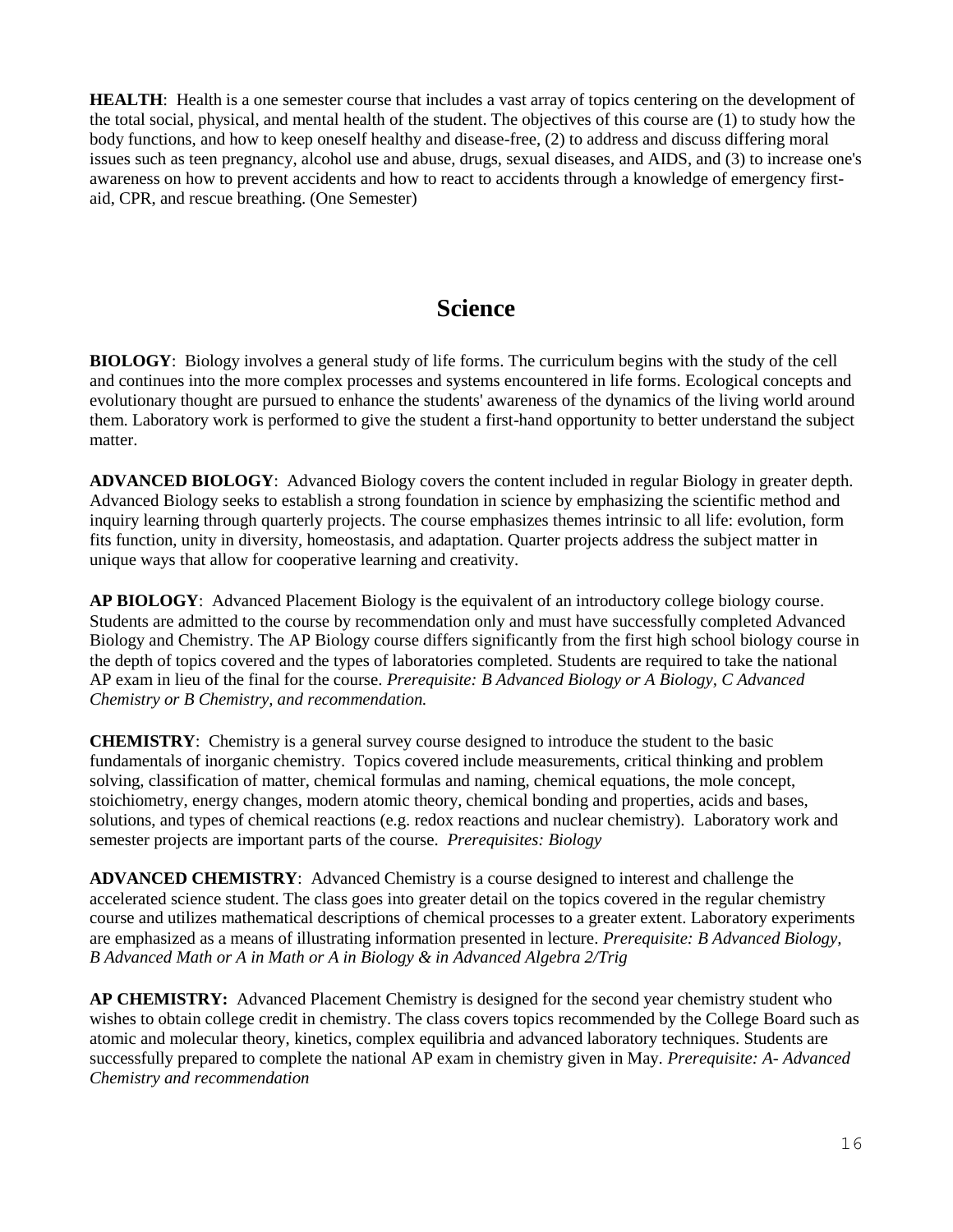**PHYSICS:** Students will engage in an introduction to high school Physics which emphasizes the development of deep conceptual understanding of various topics in mechanics and beyond. The mathematical tools required for this course are limited to Algebra and Geometry. Students will spend time engaging in and developing excellent laboratory practice and analysis. This course introduces students to the concepts in high school Physics which fulfill the requirement of a one-year Physics course. *Prerequisite: Chemistry C- or higher and Cor higher in Math* 

**ACCELERATED PHYSICS:** Similar to the Physics course, this class is an introduction to high school Physics which emphasizes the development of deep conceptual understanding of various topics in mechanics and beyond. The mathematical tools required for this course extend to Algebra II and Trigonometry. Students will spend time engaging in and developing excellent laboratory practice and analysis. The expectation is that students will develop higher order thinking skills and tools which will allow them to be prepared to excel in college level science or engineering courses*. Prerequisite: Chemistry or Advanced Chemistry: B- or higher / Bor higher in Math*

**AP PHYSICS I**: Advanced Placement Physics I is the equivalent to a first semester college course in algebrabased physics. The course covers Newtonian mechanics, work, energy and power, mechanical waves and sound. It will also introduce electrical circuits. Students will take the national AP Physics I exam in May. *Prerequisite: A- Advanced Chemistry or B+ in AP Chemistry and recommendation; B Math and had Algebra II/Trig.*

**AP PHYSICS II**: Advanced Placement Physics II is the equivalent to a second semester college course in algebra-based physics. Topics include magnetism and electromagnetic induction; fluids, pressure and buoyancy; heat temperature and thermal physics; thermodynamics and ideal gas behavior; optics; nuclear physics and modern physics. Students will take the national AP Physics II exam in May. *Prerequisite: B AP Physics I and recommendation.*

**AP ENVIRONMENTAL SCIENCE**:This course is equivalent of an introductory college course in environmental science, through which students engage with the scientific principles, concepts, and methodologies required to understand the interrelationships of the natural world. The course requires that students identify and analyze natural and human-made environmental problems, evaluate the relative risks associated with these problems, and examine alternative solutions for resolving or preventing them. The course will focus on the seven content areas emphasized by the College Board. These areas are as follows: Earth Systems and Resources, The Living World, Population, Land and Water Use, Energy Resources and Consumption, Pollution & Global Change. *Prerequisites: B- in Physics* or *B- in Chemistry and co-enrolled in Physics.*

**ANATOMY AND PHYSIOLOGY**: This course focuses on the organ systems of the human body with an emphasis on both structure and function. Areas of emphasis will include but not be limited to energy needs of the human body; responses of the human body to internal and external forces; body processes that maintain homeostasis; electrical conduction processes and interactions; body transport systems; environmental factors that affect the human body; form fits function; reproduction and development; transplantation technology. Classroom study will be coupled with laboratory investigation. *Prerequisite: C+ in Biology & all subsequent Science classes.*

**EARTH SCIENCE**: Earth Science is designed to familiarize the student with the Geology of the *Solid Earth*, the Oceanography and Meteorology of the *Fluid Earth*, and the history of *Earth in Space and Time* along with that of its celestial neighbors. We will cover all basic principles of geology as well as rocks, minerals, and fossils, volcanic activity, earthquakes, plate tectonics, oil geology, rock structure and geologic time. For the oceans and atmosphere, we will survey features of the seafloor, ocean circulation, currents, waves, tides, shoreline processes, and the ecology of common marine organisms. The role of atmospheric circulation and variations in solar energy as they interrelate to the oceans are examined. The origins of the universe and solar system are also studied along with the characteristics and creation of the sun, moon, planets and smaller celestial objects.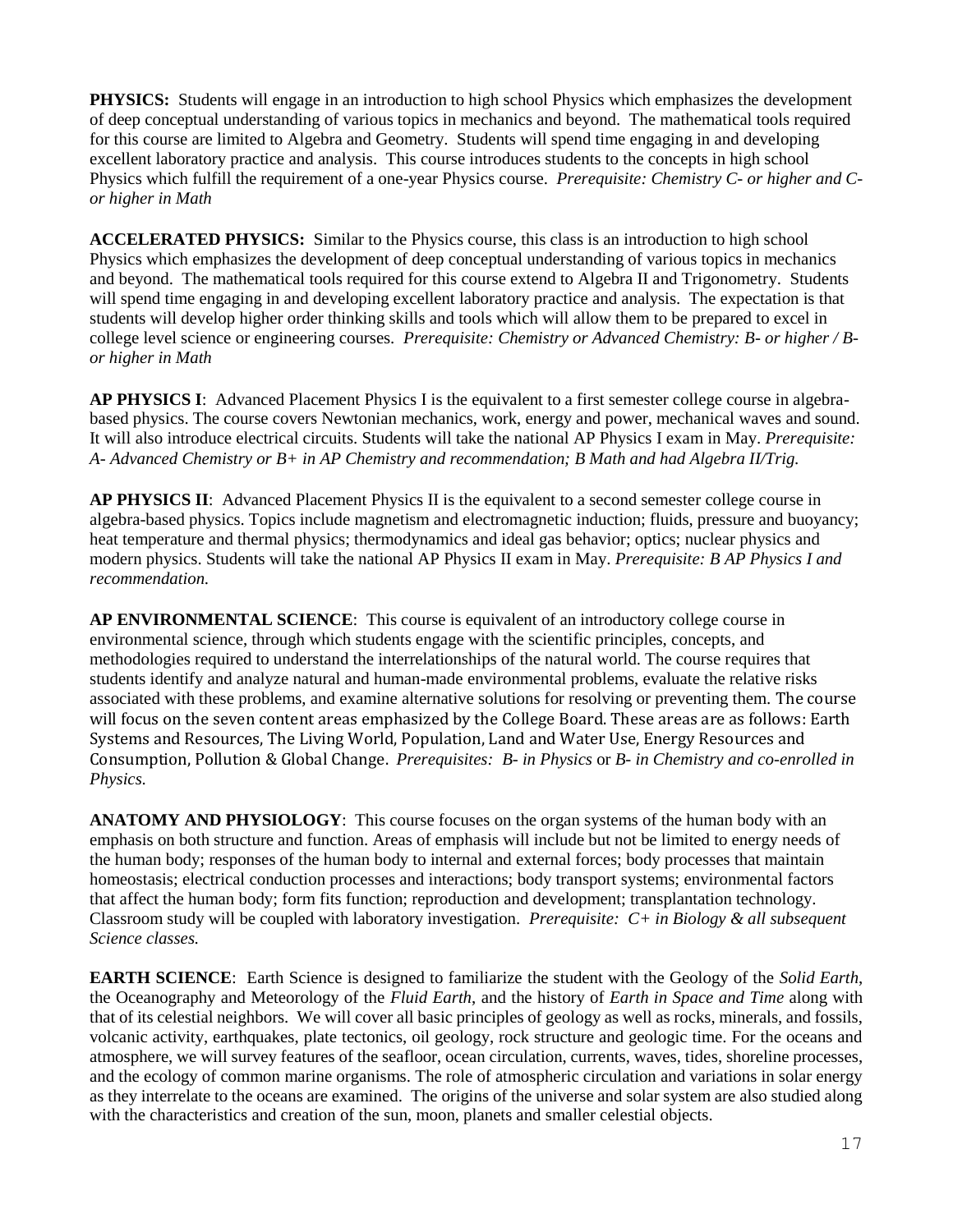**APPLICATIONS OF ENGINEERING**: This one semester, elective course for Juniors and Seniors will introduce the student to the problem-solving methods utilized by engineers. The methods are mathematically and scientifically based. The goal of the course is for students to apply the concepts or fundamentals of engineering to develop, design and build a functional device. The boundaries of the project design scope will be defined by the available resources for fabrication. These will include: 3D printers, Laser cutter and Raspberry Pi microcontrollers. This course will be a rigorous introduction to engineering. It will require substantial out of class time for design. Summer pre-work will be required for students to research their project concepts and ideas. *Prerequisites: B- in Math and Science; Recommended: Physics or co-enrolled in Physics.*

## **Social Studies**

**WORLD GEOGRAPHY AND CULTURE**: Students will embark on a journey across the world and over many millennia to discover both the unique geographic features of the seven continents that make up our planet as well as explore the culture and history of mankind as he has lived and grown up in these various diverse places. This course's focus includes both spatial (geographic) realities like location, place, and human environment interaction and also delves into the human elements of geography such as culture, history, and human nature. The framework of the course will be thematic. Themes include: man in his environment, humans in conflict, politics, law, and government, and religion and culture will form the structure of for study but the course will also maintain, simultaneously, a chronological outlook to keep events and locations in their proper perceivable order. There will also be a strong eye to critical thinking and bring to bear acquired skills in realworld problem-solving, relating and connecting geographic, cultural, and historical elements to the present.

**ADVANCED WORLD GEOGRAPHY AND CULTURE**: Students will engage the content knowledge, concepts, and themes included in World Geography and Culture in greater depth and breadth. They will be asked to apply these concepts in a wider arrange of assessments including project-based assignments, collaborative work, document-based questions, level questions, image analysis, presentations, seminars, and hands-on creations. They will be challenged to apply what they learn in more complex ways to reach the highest levels of thinking and synthesis, as well as to read and analyze a more extensive selection of primary sources.

**MODERN WORLD HISTORY**: Students examine trends which have created the modern world including democratic revolutions in the United States and France, the Industrial Revolution, and the Russian Revolutions. Attention is paid to the causes and results of  $20<sup>th</sup>$  century warfare, the Cold War, and the struggle of newly independent nations to establish themselves. Students also study the impact of technological advances, population increases, and cultural development of society. A formal project emphasizing research techniques and writing skills is required.

**AP WORLD HISTORY**: The AP World History course focuses on developing students' understanding of world history from approximately 8000 B.C.E. to the present. The course has students investigate the content of world history for significant events, individuals, developments, and processes in six historical periods, and develop and use the same thinking skills and methods employed by historians when they study the past. The course also provides five themes that students explore throughout the course in order to make connection among historical developments in different times and places encompassing the five major geographical regions of the globe: Africa, the Americas, Asia, Europe, and Oceania. *Prerequisite: B in Advanced World Geography and Culture and teacher recommendation or with placement test.*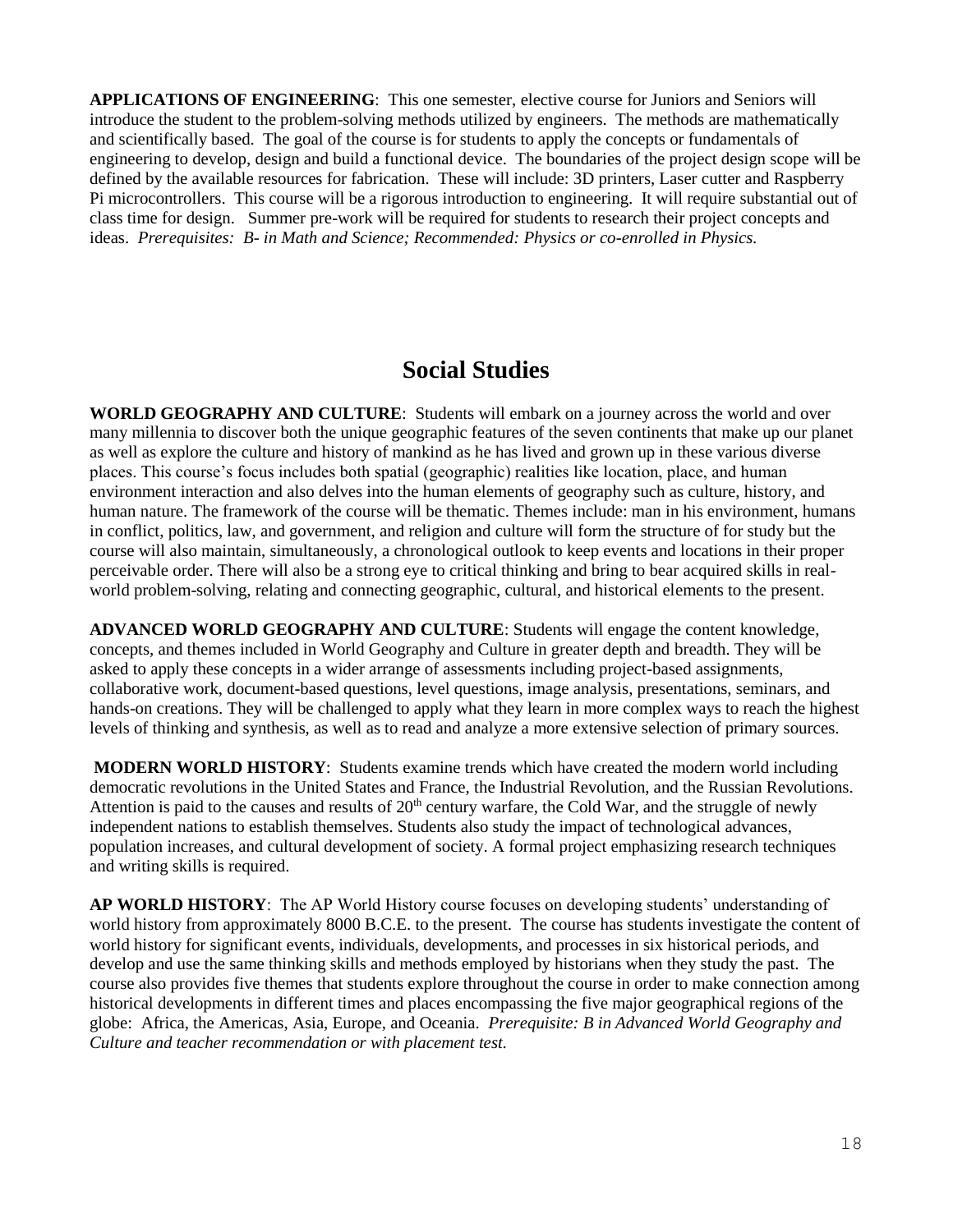**UNITED STATES HISTORY**: United States History is a thematic analysis of the history of the United States and covers significant events in American history from colonial beginnings through the emergence of the U.S. as a world power in the 20<sup>th</sup> Century and into the modern era. The course consists of six major themes: American Foundation and Character; Political Leadership and the American Presidency; Economic Development; War, National Defense and the Responsibilities of Global Leadership; the American People; and the Quest for Equality. There will be a written Case Study in each semester that builds on the research skills developed during the sophomore year and will emphasize formal academic writing.

**AP UNITED STATES HISTORY**: In Advanced Placement U.S. History students will study the conceptual aspects of the growth of the United States from the colonial period to the 1990's. Students will experience American History using of a variety of educational methods and through the use of primary and secondary source reading materials in addition to the course text. Preparation for success in the Advanced Placement Exam for college credit is approached through historical thinking skills and the seven themes that students explore in order to make connections among historical developments in different times and places. A formal research paper emphasizing techniques and writing skills is required. *Prerequisite: B in AP World History or with placement test.*

**ECONOMICS**: This course is designed to educate the St. Thomas student to an understanding of the basic theories of economics. The course curriculum begins with the basic classifications of economic systems and then focuses on a practical economics unit, which contains lessons on consumerism, credit, and saving and investing, including participation in the World Wide Stock Market Game. Students continue the semester by studying both Microeconomic and Macroeconomic concepts such as supply and demand, competition, the American banking system, and the workings of the federal budget and taxation. (One Semester)

**GOVERNMENT**: This course communicates knowledge necessary to students' function as citizens. This includes the study of national, state and local government and the workings of the federal system. Traditional topics are treated, such as elections and voting behavior as well as somewhat non-traditional ones such as unconventional forms of political activity. Government economic policy is given special emphasis. (One semester)

**AP GOVERNMENT/ADVANCED ECONOMICS**: This course is designed to meet all of the objectives of the regular government/economics course and to challenge the students' analytical abilities by presenting a variety of opinions on the basic concepts of government and economic systems. Preparation for success in the Advanced Placement Exam for college credit is approached through analysis of primary and secondary materials. *Prerequisite: B in AP US History or with placement test.*

**ADVANCED TEXAS STATE AND LOCAL GOVERNMENT:** This dual credit course with the University of St. Thomas course will provide students with an introduction to Texas state government and politics within the context of other U.S. states and the federal government. Students will learn the general information about state governments in the public policy process, specifically Texas state government and will assess state political cultures, as well as federalism and state constitutions, with a specific emphasis on the Texas state Constitution. This course meets the Texas Higher Education Board's Core Curriculum requirement for Texas Government (GOVT 2306*). REQUIREMENTS***: Students must have a B in U.S. History and a 3.0 or above GPA. Additionally, students must have taken the SAT, ACT, or PSAT.**

**NOTE:** This course requires the students to apply for dual credit through the University of St. Thomas, which involves an additional cost paid directly to the University of St. Thomas. We will assist the students in this registration process. The academic credit may be accepted at other colleges and universities in addition to UST. **The additional fee typically costs \$375.**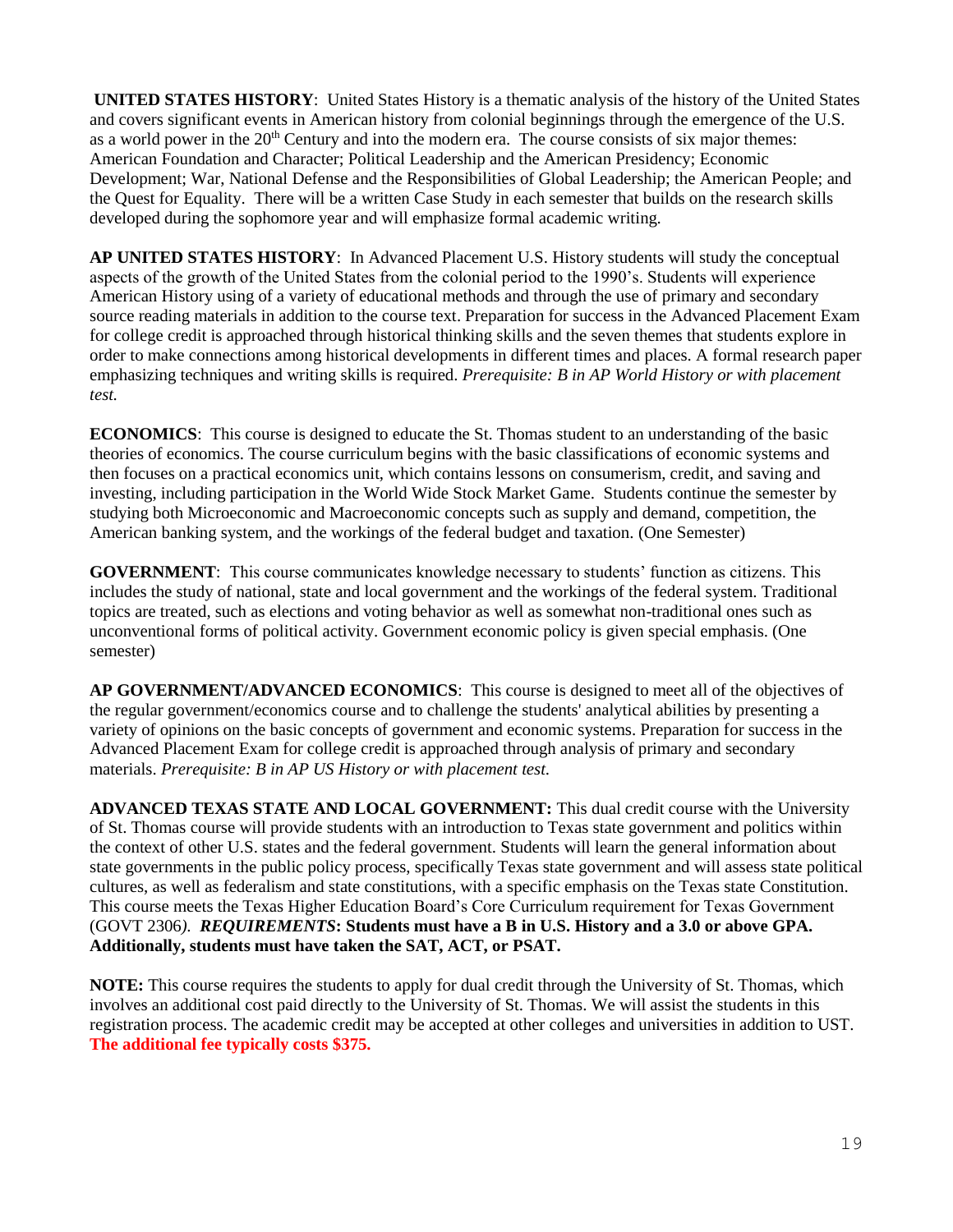**U.S. IN WORLD AFFAIRS**: This course is offered as an elective to those students who are interested in the United States and its role in foreign affairs. The course curriculum includes the study of United States' foreign policy from 1945 to the present and will focus on the relationship between the United States and the Soviet Union during this period. Students will focus on critical thinking and analytical methods while participating in this course and will be expected to present both policy papers and briefings based on foreign policy decisions and events. (One semester)

**U.S. MILITARY HISTORY**: This course is offered as a survey of United States military history from the colonial period to the present. Students will examine American military leaders, theorists, strategy, tactics, weapons, and battles/wars. In addition, a special emphasis will be placed on understanding the unique relationship the military and society have with each other in the United States. Students will engage in critical thinking, map reading, and analysis over the course of the semester. They will also be required to conduct a formal presentation and write a research paper emphasizing research techniques and writing skills. (One semester)

**WARFARE IN ANTIQUITY**: This course offering is an in-depth examination of warfare from its earliest beginnings to the end of the Roman Empire. The course will explore the role of leadership, technology/weapons, tactics, strategy, and battles played in the ancient world. It will also analyze the role culture, religion, and politics played in early warfare. The course will focus on in-class discussion, campaign and battle analysis, and debate over the topics covered. (One semester)

**THE CIVIL WAR ERA**: The Civil War is a pivotal event in American history. This course covers the era of the Civil War, from the American Revolution through Reconstruction. It focuses equally on the causes of the war and the war itself. While no historical period fires the imagination of Americans more than our bloodiest conflict, few of us actively explore the deeper meanings of the era for our country's story. Enamored with battles, glory, and courage, popular history seems less willing to understand the massive transformations, which impacted nearly every facet of national life. While we will explore the military side of the War, we will also examine the economic, constitutional, and social changes wrought by the conflict. Assigned readings include a mix of primary sources and a basic survey text.

**INTRODUCTION TO LEGAL STUDIES**: This is a one semester course open to seniors only. This elective serves as an introduction to case analysis and legal argumentation through an intensive examination of American legal case history and the precedents established by those cases. Students will gain a through and comprehensive understanding of the Bill of Rights which will serve as the foundation of the course. The course will provide students with the ability to determine the role of the Bill of Rights and the American legal system in contemporary society and how to analyze the constant changes in interpretation of the legal system. The course will incorporate primary source material (case studies), legal argumentation, and intensive analytical processes. Students will be challenged to think beyond their personal opinions on various societal topics. (One semester)

# **Theology**

### **THEOLOGY I:**

**THE REVELATION OF JESUS CHRIST IN SCRIPTURE:** The purpose of this course is to give students a general knowledge and appreciation of the Sacred Scriptures. Through their study of the Bible they will come to encounter the living Word of God, Jesus Christ. In the course they will learn about the Bible, authored by God through Inspiration, and its value to people throughout the world. If they have not been taught this earlier, they will learn how to read the Bible and will become familiar with the major sections of the Bible and the books included in each section. The students will pay particular attention to the Gospels, where they may grow to know and love Jesus Christ more personally. (Fall semester)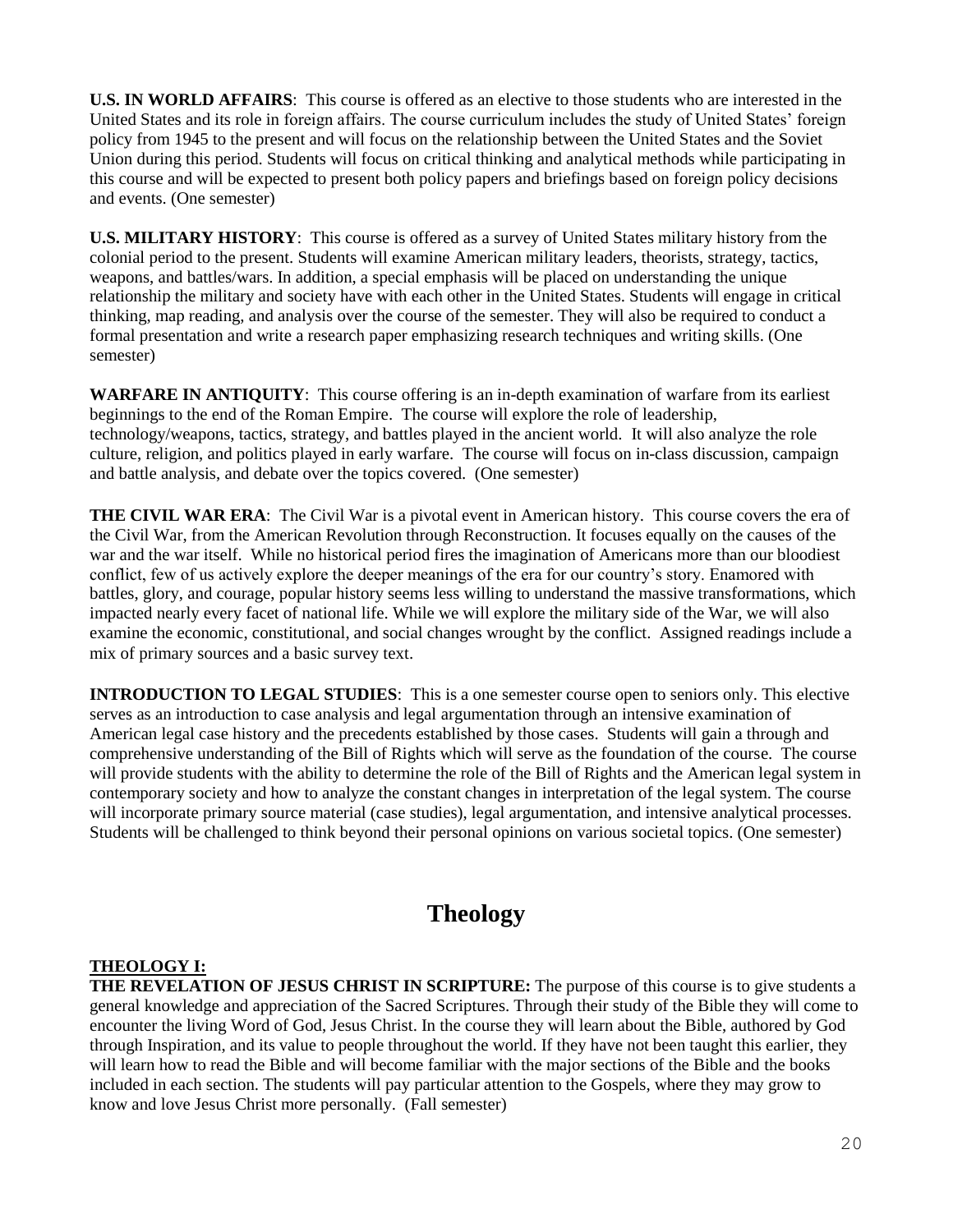**WHO IS JESUS CHRIST?** The purpose of this course is to introduce students to the mystery of Jesus Christ, the living Word of God, the Second Person of the Blessed Trinity. In this course students will understand that Jesus Christ is the ultimate Revelation to us from God. In learning about who he is, the students will also learn who he calls them to be. (Spring semester)

### **THEOLOGY II:**

**THE MISSION OF JESUS CHRIST (THE PASCHAL MYSTERY)**: The purpose of this course is to help students understand all that God has done for us through his Son, Jesus Christ. Through this course of study, students will learn that for all eternity, God has planned for us to share eternal happiness with him, which is accomplished through the redemption Christ won for us. Students will learn that they share in this redemption only in and through Jesus Christ. They will also be introduced to what it means to be a disciple of Christ and what life as a disciple entails.

**JESUS CHRIST'S MISSION CONTINUES IN THE CHURCH (ECCLESIOLOGY)**:The purpose of this course is to help the students understand that in and through the Church they encounter the living Jesus Christ. They will be introduced to the fact that the Church was founded by Christ through the Apostles and is sustained by him through the Holy Spirit. The students will come to know that the Church is the living Body of Christ today. This Body has both divine and human elements. In this course, students will learn not so much about events in the life of the Church but about the sacred nature of the Church.

### **THEOLOGY III:**

**SACRAMENTS AS PRIVILEGED ENCOUNTERS WITH CHRIST:** The purpose of this course is to help students understand that they can encounter Christ today in a full and real way in and through the sacraments, and especially through the Eucharist. Students will examine each of the sacraments in detail so as to learn how they may encounter Christ throughout life.

**LIFE IN JESUS CHRIST (MORALITY)**: The purpose of this course is to help students understand that it is only through Christ that they can fully live out God's plans for their lives. Students are to learn the moral concepts and precepts that govern the lives of Christ's disciples.

### **THEOLOGY IV:**

### **FALL:**

### **Each student will select ONE of the following courses to meet the required theology at the senior level.**

**ADVANCED PHILOSOPHY:** Philosophy means "love of wisdom." This course introduces students to some of the ultimate questions that face all of humanity: Who am I? Where have I come from and where am I going? Why is there evil? What is there after this life? Students will search for answers to these and other questions through this introduction to ancient philosophy. Students will be able to use philosophical language clearly, consistently, and appropriately; identify and formulate problems philosophically; examine concepts and questions philosophically; relate specific texts and authors to the examination of concepts and problems, and to be able to construct philosophical arguments. This is not a basic undertaking but one suited to dedication.

**REQUIREMENTS:** Students must have a 3.0 GPA or complete a personal application with the Dean of Theology and the teacher. Additionally, students must have taken the SAT, ACT, or PSAT.

**NOTE:** This course requires the students to apply for dual credit through the University of St. Thomas, which involves an additional cost. We will assist the students in this registration process. The academic credit may be accepted at other colleges and universities in addition to UST. **There is an additional fee to take this course, which typically runs around \$375.**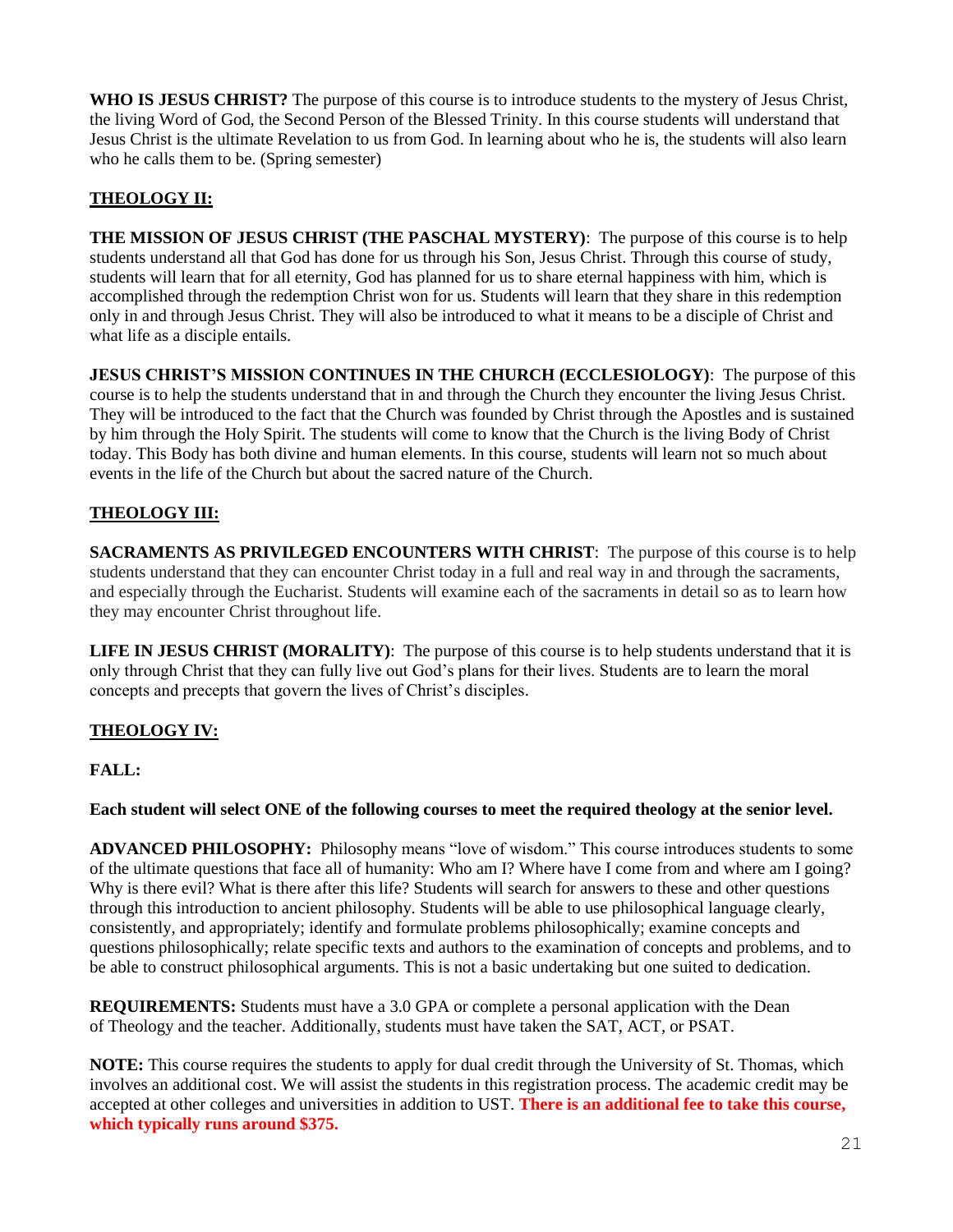**ADVANCED SACRED SCRIPTURE:** The purpose of this course is to give an advanced overview of Sacred Scripture with an introduction to the basic principles for understanding and interpreting the Bible. Introduction to contemporary biblical studies, including:

- 1. The Catholic approach to scripture in light of *Dei Verbum* (e.g., inspiration, revelation canon, hermeneutical principles and methods of critical analysis, relationships of Old and New Testament);
- 2. A survey of the Old Testament in its historical setting, with emphasis on major themes (covenant, exile, Davidic dynasty, wisdom literature, and messianic prophecies); and
- 3. A survey of the New Testament in his historical setting (e.g., Christianity's Jewish and Hellenistic roots, Gospel formation, the Gospels, Acts, letters, and Revelation).

**NOTE:** This course requires the students to apply for dual credit through the University of St. Thomas, which involves an additional cost. We will assist the students in this registration process. The academic credit may be accepted at other colleges and universities in addition to UST. **There is an additional fee to take this course, which typically runs around \$375.**

**REQUIREMENTS:** Students must have a 3.0 GPA or complete a personal application with the Dean of Theology and the teacher. Additionally, students must have taken the SAT, ACT, or PSAT.

**CATHOLIC SOCIAL TEACHINGS: LIVING AS A DISCIPLE OF JESUS CHRIST IN SOCIETY**: The purpose of this course is to introduce students to Catholic Social Teaching and learn how Christ's concern for others, especially the poor and vulnerable, is present today in the Church's mission. In this course, students will study and put into practice the seven themes of Catholic social teaching by exploring contemporary issues. The course will culminate with a service-based project and reflection paper worth 20 percent of the final grade in which the student connects his understanding of the seven themes to the organization(s) and people he helps and serves.

**SAINTS AND SINNERS: THE CHURCH THROUGH THE AGES:** This course will explore the history of the Catholic Church from its origin at Pentecost to its present state today. Doing so will involve close study of the many heroes and villains who played important roles in the life and development of the Church. Our historical survey will cover the following periods: the Early Church, the Middle Ages, the Renaissance and Age of Exploration, the Protestant Reformation and Catholic Counter-Reformation, the Enlightenment, and the contemporary era since Vatican II. In their examination of these historical periods, our study will touch on a variety of themes such as Church-state relations; the significance of ecumenical councils; doctrinal development; faith's relationship to reason; the relationship between Catholicism and science, colonialism, and art; challenges to Christian unity; and developments in Catholic spirituality. Students will read selections from some of the most classic texts from the tradition, such as the Apostolic Fathers, Augustine, Anselm, Galileo, Bartolomé de las Casas, Martin Luther, Decrees of the Council of Trent, Teresa of Ávila, Francis de Sales, John Henry Newman, and the Decrees of Vatican II. By the end of this course students will understand and appreciate how the Church has developed over time, what challenges it faces today, and how it can meet those challenges by drawing on resources from both the past and present.

### **SPRING:**

### **Each student will select ONE of the following courses to meet the required theology at the senior level.**

**WORLD RELIGIONS:** This course is an analytical and critical study of the practices, beliefs, and sacred texts of major religions of the World. As Christians live in an interdependent, global society, they will be helped by knowing about the faiths of other people. Beginning with American and African primal religions, students will explore major world religions that have shaped societies in the East and West. Hinduism, Buddhism, Sikhism, Judaism, Islam, as well as some other smaller and more recent belief systems, will be explored. The Catholic faith is enriched when one studies the God who subsists in all people of faith.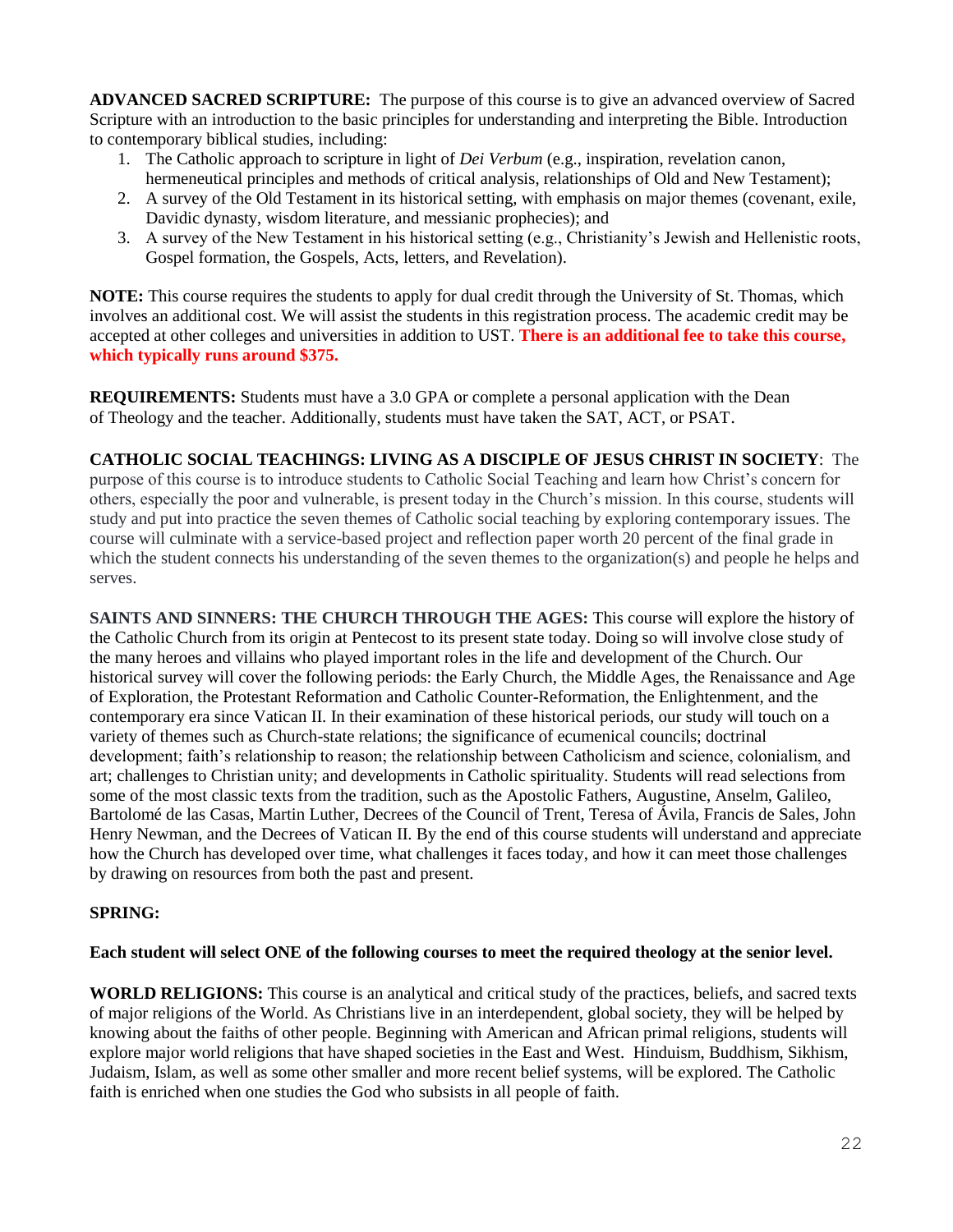**CHRIST AND POPULAR CULTURE:** This course will explore Christian engagement with popular culture through the lens of the gospels and Catholic social teachings. Students will closely study different Christian themes such as love, forgiveness, goodness, evil, salvation, and the meaning of life as presented in both music and film. A variety of musicians will be studied, such as Tupac, Kanye West, Kendrick Lamar, J-Cole, Blink 182, Johnny Cash, George Strait, Mumford and Sons, and The Avett Brothers, Young Thug, and Drake. Students will also closely examine different Christ figures as presented in secular cinematography, such as *The Matrix, The Lord of the Rings, Friday Night Lights,* and *Gran Torino*, *Coach Carter, Stranger Things, Perks of Being a Wallflower.* For the final examination of the course, students will select a movie and complete an indepth presentation on different Christian elements presented in the film using the techniques they mastered throughout the semester.

**HEALING RACISM:** This course examines the attitudes of today's society towards people of different ethnic, racial, religious, and cultural groups. Students will apply Scripture and the Church's teachings on human dignity, respect and tolerance between all people in a global society.

**BIOETHICS:** This course will explore the current bioethical issues at the beginning and end of life in accord with St. John Paul II's *Evangelium Vitae,* along with other papal documents. Students will engage in current scientific research and consider that data along with contemporary ethical arguments. Students will craft an independent thesis examination of current Catholic social teaching and medical research. They will also develop a collaborative approach to address how we can enculturate better the Catholic intellectual tradition to modern scientific and medical fields. Some of the major issues addressed will be: nuclear weapons, advanced modern warfare, organ donation, abortion, stem cell research, contraception, genetic manipulation, embryo adoption, pain management, euthanasia, cloning etc.

**THE HOLOCAUST IN CHRISTIAN-JEWISH DIALOGUE**: This course will examine the roots, causes, events and implications of the Holocaust. Specific focus will be given to the historical and spiritual relationship between Christianity and Judaism. The students will explore and discuss the need for continual dialogue, mutual respect and tolerance between the two groups.

# **World Languages**

*All students must complete at least two years of the same World Language as part of the curriculum. After two years, students have the opportunity to begin an additional World Language.* 

*Placement tests are available in French, Latin and Spanish. Based on the results of the placement test, incoming students may place into Advanced French II, Advanced Latin II, or Advanced Spanish II*

**SPANISH I**: This course is designed for beginners, with an emphasis on oral proficiency. All four language skills – reading, writing, listening and speaking – are developed simultaneously. Students are introduced to Hispanic culture and traditions.

**SPANISH II:** This course continues to develop the four language skills. More sophisticated instruction is given in the target language. Readings are more in-depth and Hispanic culture and civilization are emphasized, through a use of authentic sources from the Spanish-speaking world.

**ADVANCED SPANISH II**: This course continues to develop the four language skills. Emphasis on reading and writing help students perfect these skills. The use of a multi-unit video develops students' oral-aural skills. *Prerequisite: B- in Advanced Spanish I or A in Spanish I and recommendation.*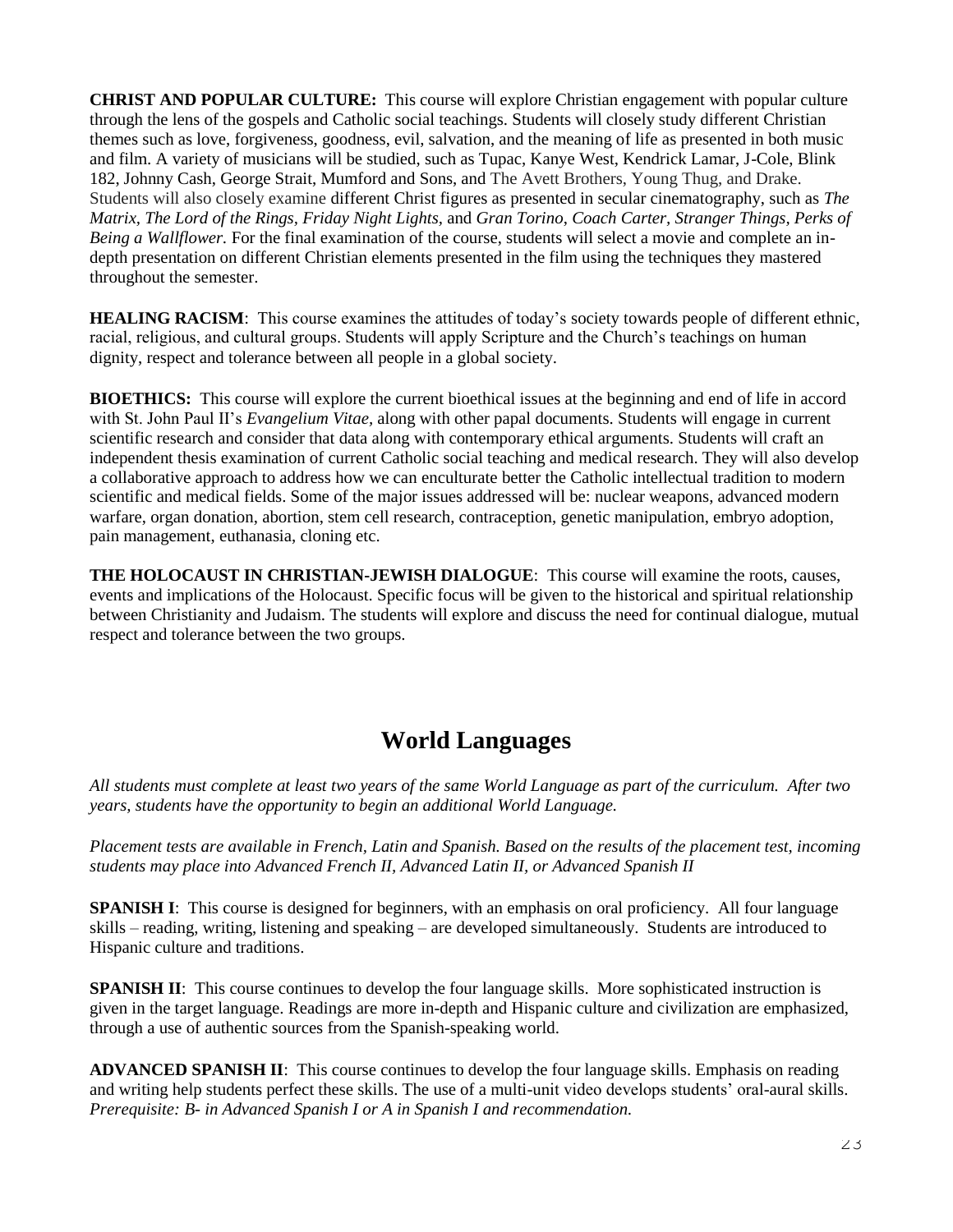**SPANISH III:** This course is designed to improve the student's proficiency in reading, writing, listening, and speaking. Students will be introduced to literature and continue study of the cultures of the Spanish-speaking world. Instruction is primarily in Spanish. *Prerequisite: B- in the second year of Adv Spanish/ B in the second year of Regular Spanish and recommendation.*

**ADVANCED SPANISH III**: This course is both challenging and enjoyable. Students continue to develop the four language skills. Short literary passages are introduced and a multi-unit video as well as feature length films in Spanish are viewed. Instruction is entirely in Spanish. *Prerequisite: B in Advanced Spanish II and recommendation.* 

**SPANISH IV:** Spanish IV is a conversation/grammar class whose goals are to improve the student's speaking and listening skills, and also to review all major grammatical structures of the first three years. New grammar concepts will also be taught in this course. Skits and oral presentations will be used to develop proficiency in conversation, through the use of authentic sources. A variety of literary works from the Spanish-speaking world will be studied in depth. Instruction is entirely in Spanish. Students are encouraged to take the SAT Subject in May or June after completing the course. *Prerequisite: B- in the third year of Advanced Spanish and recommendation; B in Spanish III recommendation.*

**AP SPANISH LANGUAGE AND CULTURE**:Students who have completed Advanced Spanish III are well prepared for this course. Instruction and classroom conversation are entirely in Spanish. Students thoroughly review Spanish grammar; several short stories and poems by major Hispanic authors are studied. A multi-unit video as well as feature films in Spanish are viewed and there is a reading of a complete Spanish play. College credit may be granted for this course with success on the AP Spanish Language and Culture Exam in May. *Prerequisite: A- in Advanced Spanish III, recommendation, and practice AP Exam.*

**LATIN I:** This course is designed for the serious, motivated student. This course teaches the student to read Latin with comprehension and to write Latin with precision. The student is introduced to the history, geography and mythology of the Roman world. The student also acquires grammar and vocabulary skills that help in his understanding of the English language.

**ADVANCED LATIN II:** This course is designed to further develop the student's skill in reading, writing, understanding, and pronouncing Latin. The student deepens his knowledge of the history and mythology of ancient Rome. He continues his study of the relationship of Latin to the English language. The student begins serious reading of authentic Latin texts.

**ADVANCED LATIN III**: Third year Latin classes challenge the student to become more aware of the richness of the language, the literature, the society, and the culture of the Roman Empire. The discipline and coherence of Latin help the student think and work with greater precision. Latin III is a literature survey course, covering the finer points of Latin grammar using some of the greatest authors of the language as a guide. Authors include Martial, Horace, Ovid, Pliny, Julius Caesar, Catullus, Augustus, Livy, and Vergil. *Prerequisite: B- in Advanced Latin II and teacher recommendation.*

**AP LATIN IV**: Fourth year Latin is a capstone to the Latin experience and a preparation course for the AP Latin test. Students will read the great Roman epic, Vergil's *Aeneid*, as well as selections from Julius Caesar's *De Bello Gallico*. Students will read and analyze passages using knowledge of style, literary devices, Roman history, and culture. After finishing this course, students will have read from and be conversant in the greatest works of Latin literature. *Prerequisite: B- in Advanced Latin III and teacher recommendation.*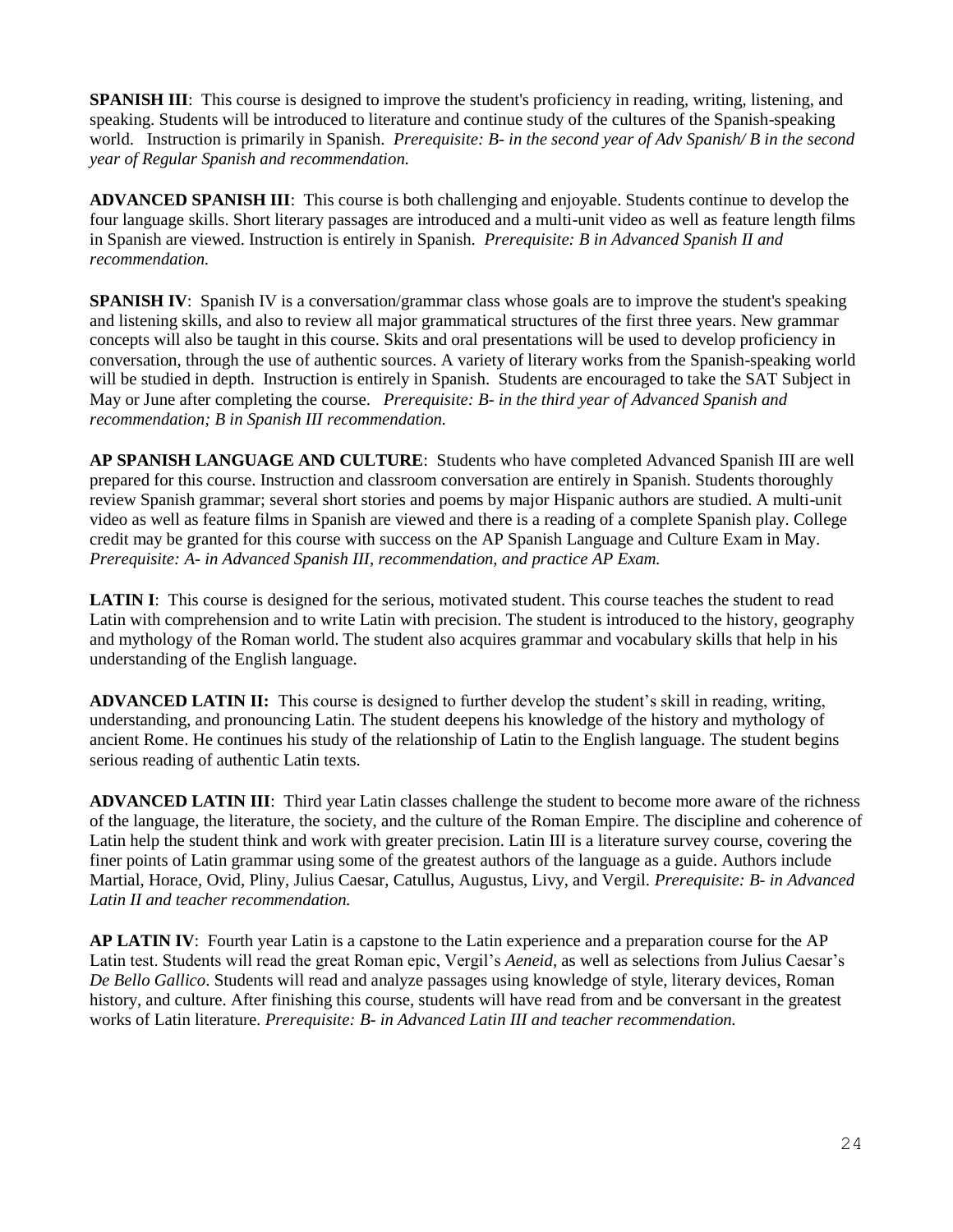**LATIN LITERATURE:** Fourth year Latin Literature challenges the student to become more aware of the richness of the language, the literature, the society, and the culture of the Roman Empire. The discipline and coherence of Latin help the student think and work with greater precision. Authors studied include Caesar, Cicero, Virgil, Livy, Pliny, Sallust, Catullus and many others. *Pre-requisite: B- in Advanced Latin III and recommendation.*

**FRENCH I:** This course is designed for beginners, with an emphasis on oral proficiency. All four language skills – reading, writing, listening and speaking – are developed simultaneously. Students are introduced to the culture and traditions of French speaking communities around the world.

**FRENCH II:** This course continues to develop the four language skills. More sophisticated instruction is given in the target language. Readings are more in-depth and French culture and civilization are emphasized, through a use of authentic sources from French-speaking communities around the world.

**ADVANCED FRENCH III**: This course is designed to improve the student's proficiency in reading, writing, listening, and speaking. Students will be introduced to literature and continue study of the cultures of the French-speaking world. Instruction is primarily in French. Particular attention is given to communication in spoken and written French. *Prerequisite B in French II; recommendation*.

**AP FRENCH LANGUAGE AND CULTURE**: Students who have completed Advanced French III are well prepared for this course. Instruction and classroom conversation are entirely in French. Students thoroughly review French grammar; several short stories and poems by major French authors are studied. A multi-unit video as well as feature films in French are viewed and there is a reading of a complete French play. College credit may be granted for this course with success on the AP French Language and Culture Exam in May. *Prerequisite: A- in Advanced French III and recommendation.*

**FRENCH CONVERSATION WORKSHOP:** The French Conversation workshop will offer an opportunity for students to put their knowledge from French I, II, and III into practice with the focus on communication and fluency. It is very common that students leave high school understanding the target language rather well (if they did 4 years), but feel unable to align more than few sentences. It is mainly because they lacked the practice. Without the oral practice, all the elements seen in regular foreign language classes (vocabulary, grammar, pronunciation) are like pieces of a puzzle. The speaking part is what puts it all back together. *Prerequisite: B- in Advanced French III and recommendation.*

**MANDARIN I**: Mandarin I is a course designed for beginners. No background in Mandarin is presumed nor required. Mandarin I introduces students to the four basic skills of listening, reading, speaking and writing in Mandarin Chinese. As students gain knowledge, understanding and fluency, the communication in class will be conducted primarily in Mandarin. By the end of the year, students are expected to pronounce the sound of Mandarin with reasonable accuracy, and to understand and sustain simple conversations in Chinese. Students will additionally be exposed to Chinese culture in order to develop an understanding of and appreciation for different cultures and people, customs, behavior and traditions.

**ADVANCED MANDARIN II**: This course continues to develop the four language skills. More sophisticated instructions are given in the target language. Readings are more in-depth and Chinese culture and civilization are emphasized through the use of authentic sources from Chinese-speaking communities around the world.

**ADVANCED MANDARIN III:** The course continues to develop the student's proficiency in reading, writing, listening, and speaking. Students will learn how to form more complex sentences and continue to be exposed to various culture and social topics through authentic sources from Chinese-speaking communities. Instruction will primarily be given in the target language. *Pre-requisite: B- in Mandarin II and recommendation*